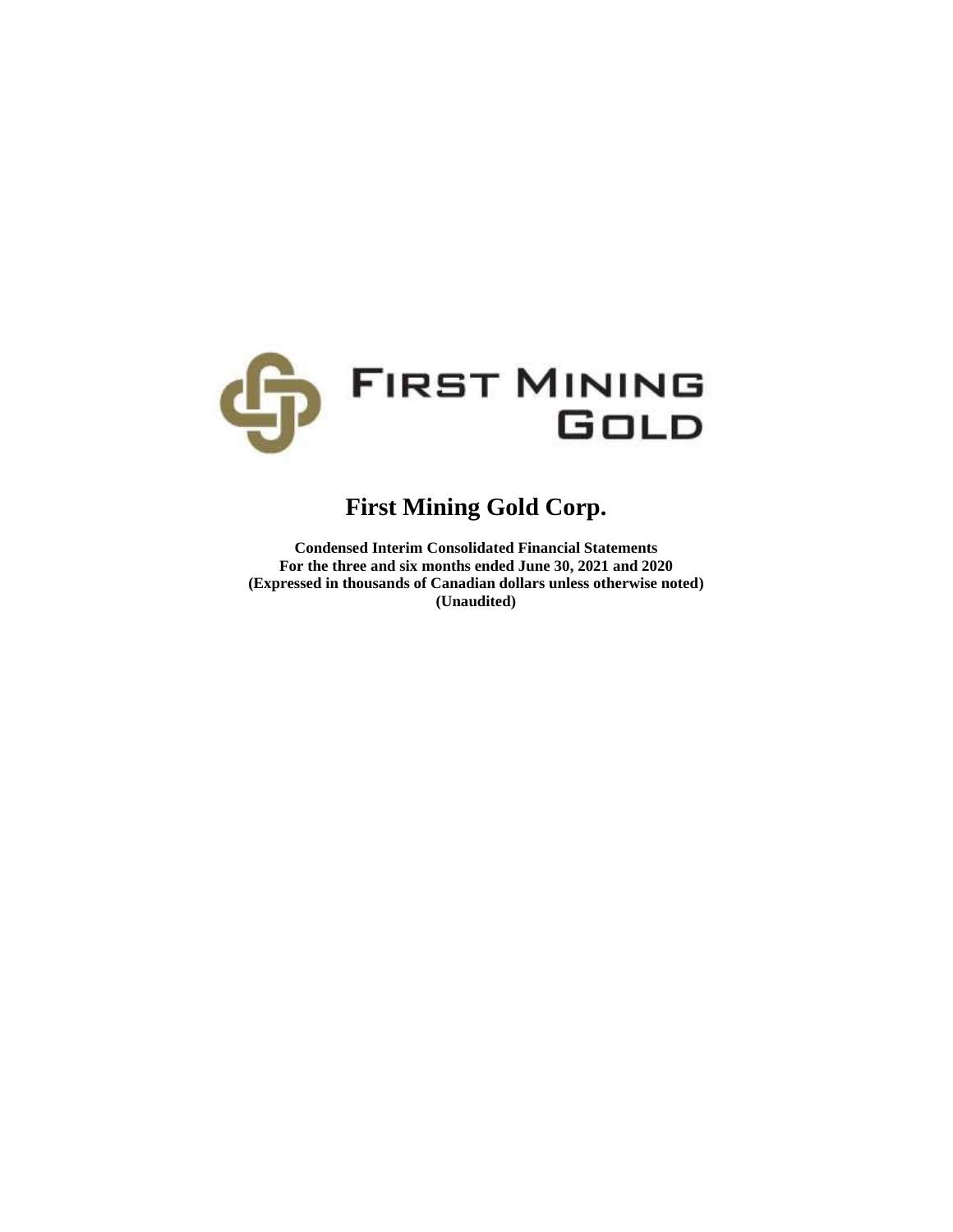# **FIRST MINING GOLD CORP.**  INTERIM CONSOLIDATED STATEMENTS OF FINANCIAL POSITION

AS AT JUNE 30, 2021 AND DECEMBER 31, 2020

(Expressed in thousands of Canadian dollars unless otherwise noted)

(Unaudited)

|                                                        | <b>June 30,</b> | December 31,  |  |  |
|--------------------------------------------------------|-----------------|---------------|--|--|
|                                                        | 2021            | 2020          |  |  |
| <b>ASSETS</b>                                          |                 |               |  |  |
| Current                                                |                 |               |  |  |
| Cash and cash equivalents                              | \$<br>33,762    | \$<br>28,901  |  |  |
| Assets held for distribution (Note 5(c))               | 23,074          |               |  |  |
| Investments (Note 3)                                   | 20,450          | 18,425        |  |  |
| Prepaid expenses, accounts and other receivables       | 695             | 2,700         |  |  |
| <b>Total current assets</b>                            | 77,981          | 50,026        |  |  |
|                                                        |                 |               |  |  |
| <b>Non-current</b>                                     |                 |               |  |  |
| Mineral properties (Note 4)                            | 160,322         | 179,429       |  |  |
| Investment in Treasury Metals Inc. (Note 5)            | 16,236          | 63,812        |  |  |
| Investment in PC Gold Inc. (Note 6)                    | 35,999          |               |  |  |
| Investment in Big Ridge Gold Corp. (Note 7)            | 1,577           |               |  |  |
| Mineral property investments (Note 8)                  | 6,283           | 6,726         |  |  |
| Property and equipment                                 | 888             | 570           |  |  |
| Other assets                                           | 464             | 650           |  |  |
| <b>Total non-current assets</b>                        | 221,769         | 251,187       |  |  |
| <b>TOTAL ASSETS</b>                                    | \$<br>299,750   | \$<br>301,213 |  |  |
|                                                        |                 |               |  |  |
| <b>LIABILITIES</b>                                     |                 |               |  |  |
| Current                                                |                 |               |  |  |
| Accounts payable and accrued liabilities               | \$<br>1,428     | \$<br>2,013   |  |  |
| Current portion of lease liability                     | 115             | 112           |  |  |
| Provision for Pickle Crow reclamation funding (Note 4) | 1,160           |               |  |  |
| Current portion of environmental reclamation provision |                 | 250           |  |  |
| Option - PC Gold (Note 4(d))                           | 17,306          | 4,410         |  |  |
| Obligation to distribute investments (Note 5(c))       | 23,074          | 34,040        |  |  |
| <b>Total current liabilities</b>                       | 43,083          | 40,825        |  |  |
|                                                        |                 |               |  |  |
| <b>Non-current</b>                                     |                 |               |  |  |
| Lease liability                                        | 384             | 442           |  |  |
| Environmental reclamation provision                    |                 | 3,133         |  |  |
| Silver Stream derivative liability (Note 9)            | 31,471          | 13,260        |  |  |
| <b>Total non-current liabilities</b>                   | 31,855          | 16,835        |  |  |
| <b>TOTAL LIABILITIES</b>                               | 74,938          | 57,660        |  |  |
|                                                        |                 |               |  |  |
| <b>SHAREHOLDERS' EQUITY</b>                            |                 |               |  |  |
| Share capital (Note 10)                                | 317,648         | 317,167       |  |  |
| Warrant and share-based payment reserve (Note 10)      | 46,403          | 44,648        |  |  |
| Accumulated other comprehensive gain (loss)            | 948             | (1, 392)      |  |  |
| Accumulated deficit                                    | (140, 187)      | (116, 870)    |  |  |
| Total shareholders' equity                             | 224,812         | 243,553       |  |  |
| TOTAL LIABILITIES AND SHAREHOLDERS' EQUITY             | \$<br>299,750   | \$<br>301,213 |  |  |

The consolidated financial statements were approved by the Board of Directors:<br>Signed: "Keith Neumeyer", Director Signed: "Raymond Polman", Director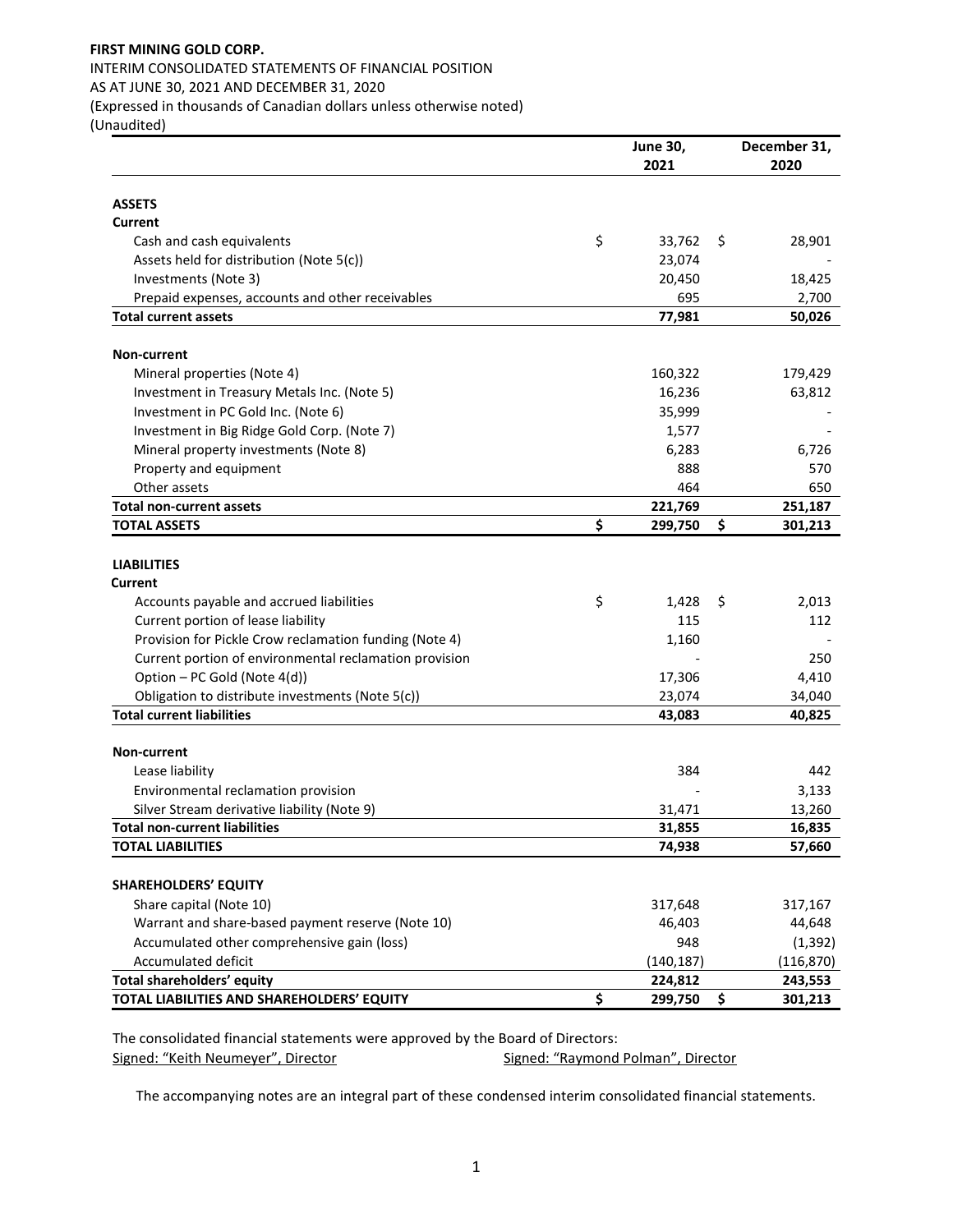INTERIM CONSOLIDATED STATEMENTS OF CASH FLOWS FOR THE SIX MONTHS ENDED JUNE 30, 2021 AND 2020 (Expressed in thousands of Canadian dollars unless otherwise noted)

(Unaudited)

|                                                                | Six months ended June 30, |                 |  |
|----------------------------------------------------------------|---------------------------|-----------------|--|
|                                                                | 2021                      | 2020            |  |
| Cash flows from operating activities                           |                           |                 |  |
| Net loss for the period                                        | \$<br>(34, 286)           | \$<br>(20, 993) |  |
| Adjustments for:                                               |                           |                 |  |
| Gain on deconsolidation of subsidiary (Note 4)                 | (8,830)                   |                 |  |
| Impairment of non-current assets (Note 5(b))                   | 23,555                    | 22,498          |  |
|                                                                | 1,246                     | 649             |  |
| Share-based payments (Note 10)<br>Depreciation                 | 158                       | 164             |  |
| Fair value loss on Silver Stream derivative liability (Note 9) | 8,403                     |                 |  |
|                                                                | 633                       |                 |  |
| Investments fair value loss (gain) (Note 3)                    | 23                        | (3,013)         |  |
| Other expenses                                                 | (89)                      | 40              |  |
| Accrued interest receivable                                    |                           | (1)             |  |
| Unrealized foreign exchange loss (gain)                        | 138                       | (659)           |  |
| Deferred income tax recovery                                   |                           | (1, 318)        |  |
| Finance cost                                                   | 29                        |                 |  |
| Equity and dilution loss on equity accounted investments       | 5,688                     |                 |  |
| Loss on disposal of subsidiaries                               |                           | 303             |  |
| Operating cash flows before movements in working capital       | (3, 332)                  | (2,330)         |  |
| Changes in non-cash working capital items:                     |                           |                 |  |
| Decrease (increase) in accounts and other receivables          | 9                         | (43)            |  |
| Decrease in prepaid expenditures                               | 122                       | 64              |  |
| Decrease in accounts payables and accrued liabilities          | (613)                     | (132)           |  |
| Total cash used in operating activities                        | (3,814)                   | (2, 441)        |  |
| Cash flows from investing activities                           |                           |                 |  |
| Mineral property expenditures (Note 4)                         | (7,511)                   | (6, 194)        |  |
| Proceeds from sale of investments (Note 3)                     | 11,386                    |                 |  |
| Property and equipment purchases                               | (411)                     | (169)           |  |
| Option payments and expenditures recovered (Note 4(c))         | 500                       | 100             |  |
| Total cash provided by (used in) investing activities          | 3,964                     | (6, 263)        |  |
| Cash flows from financing activities                           |                           |                 |  |
| Net proceeds from private placements                           |                           | 9,282           |  |
| Proceeds from Silver Stream (Note 9)                           | 4,757                     |                 |  |
| Proceeds from ATM program                                      |                           | 125             |  |
| Share issuance costs                                           |                           | (128)           |  |
| Proceeds from exercise of warrants and stock options           | 199                       | 116             |  |
| Repayment of lease liability                                   | (55)                      | (42)            |  |
| Finance costs paid                                             | (26)                      | (26)            |  |
| Total cash provided by financing activities                    | 4,875                     | 9,327           |  |
| Foreign exchange effect on cash                                | (164)                     | $\mathbf{2}$    |  |
| Change in cash and cash equivalents                            | 4,861                     | 625             |  |
| Cash and cash equivalents, beginning                           | 28,901                    | 5,902           |  |
| Cash and cash equivalents, ending                              | \$<br>33,762 \$           | 6,527           |  |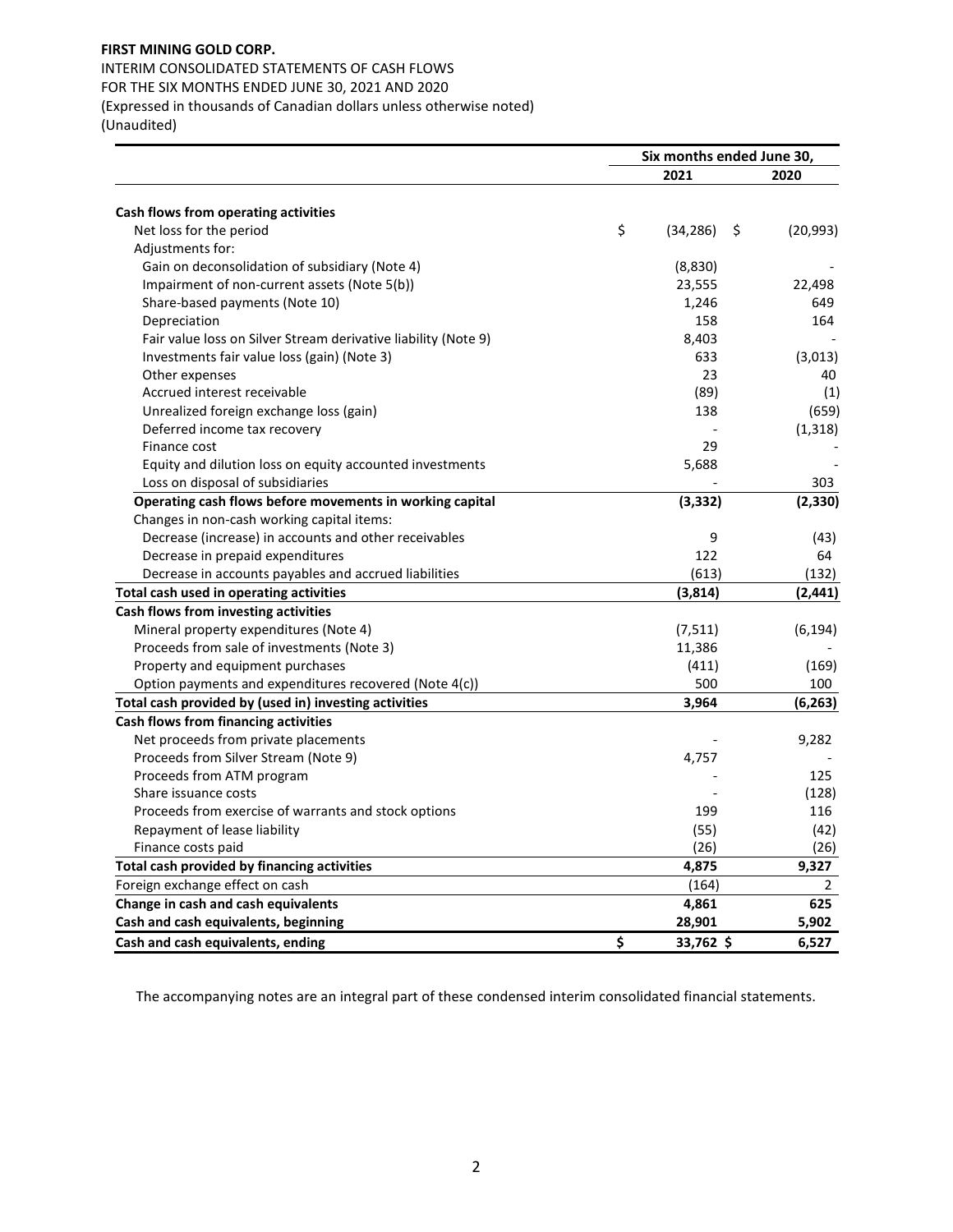# INTERIM CONSOLIDATED STATEMENTS OF NET LOSS AND COMPREHENSIVE LOSS FOR THE SIX MONTHS ENDED JUNE 30, 2021 AND 2020

(Expressed in thousands of Canadian dollars, except share and per share amounts)

(Unaudited)

|                                                                | Three months ended |                 |                | Six months ended |    |             |  |
|----------------------------------------------------------------|--------------------|-----------------|----------------|------------------|----|-------------|--|
|                                                                |                    | <b>June 30,</b> |                | <b>June 30,</b>  |    |             |  |
|                                                                |                    | 2021            | 2020           | 2021             |    | 2020        |  |
| <b>OPERATING EXPENSES (Note 11)</b>                            |                    |                 |                |                  |    |             |  |
| General and administration                                     | \$                 | $1,271$ \$      | $1,251$ \$     | 2,625            | \$ | 2,008       |  |
| <b>Exploration and evaluation</b>                              |                    | 209             | 156            | 448              |    | 359         |  |
| Investor relations and marketing communications                |                    | 959             | 246            | 1,432            |    | 545         |  |
| Corporate development and due diligence                        |                    | 90              | 94             | 247              |    | 226         |  |
| Impairment of non-current assets (Note 5)                      |                    |                 | 22,498         | 23,555           |    | 22,498      |  |
| Loss from operational activities                               |                    | (2,529)         | (24, 245)      | (28, 307)        |    | (25, 636)   |  |
| <b>OTHER ITEMS</b>                                             |                    |                 |                |                  |    |             |  |
| Gain on deconsolidation of subsidiary (Note 4(d))              |                    | 8,830           |                | 8,830            |    |             |  |
| Fair value loss on Silver Stream liability (Note 9)            |                    | (2,400)         |                | (8,403)          |    |             |  |
| Investments fair value gain (loss) (Note 3)                    |                    | 154             | 3,013          | (633)            |    | 3,013       |  |
| Foreign exchange gain (loss)                                   |                    | (97)            | 629            | (165)            |    | 607         |  |
| Other expenses                                                 |                    | (13)            | (26)           | (54)             |    | (46)        |  |
| Interest and other income                                      |                    | 71              | 16             | 134              |    | 54          |  |
| Loss on disposal of subsidiaries                               |                    |                 | (303)          |                  |    | (303)       |  |
| Gain (loss) before income taxes                                | \$                 | 4,016\$         | $(20,916)$ \$  | (28, 598)        | \$ | (22, 311)   |  |
| Deferred income tax recovery                                   |                    |                 | 1,385          |                  |    | 1,318       |  |
| Equity losses and dilution impacts of equity accounted         |                    |                 |                |                  |    |             |  |
| investments (Note 5,6 & 7)                                     |                    | (5, 299)        |                | (5,688)          |    |             |  |
| Net income (loss) for the period                               | \$                 | $(1,283)$ \$    | $(19,531)$ \$  | (34,286)         | Ś  | (20, 993)   |  |
| OTHER COMPREHENSIVE INCOME (LOSS)                              |                    |                 |                |                  |    |             |  |
| Items that will not be reclassified to net income or (loss):   |                    |                 |                |                  |    |             |  |
| Investments fair value gain (Note 3)                           |                    | 2,445           | 450            | 2,794            |    | 73          |  |
| Mineral property investments fair value gain (loss) (Note 5)   |                    | 257             | 567            | (443)            |    | 903         |  |
| Items that are or may be reclassified to net income or (loss): |                    |                 |                |                  |    |             |  |
| Currency translation adjustment of foreign subsidiaries        |                    | (6)             | (29)           | (11)             |    | 35          |  |
| Recycling of currency translation adjustment on disposal of    |                    |                 | (630)          |                  |    | (630)       |  |
| foreign subsidiaries                                           |                    |                 |                |                  |    |             |  |
| Other comprehensive income                                     |                    | 2,696           | 358            | 2,340            |    | 381         |  |
| Net income (loss) and comprehensive income (loss)              |                    |                 |                |                  |    |             |  |
| for the period                                                 | \$                 | $1,413$ \$      | $(19, 173)$ \$ | (31, 946)        | \$ | (20,612)    |  |
| Basic and diluted loss per share (in dollars)                  | \$                 | $(0.00)$ \$     | $(0.03)$ \$    | (0.05)           | \$ | (0.03)      |  |
| Weighted average number of shares outstanding-Basic and        |                    |                 |                |                  |    |             |  |
| Diluted                                                        |                    | 697,682,299     | 633,042,052    | 697,493,176      |    | 621,006,471 |  |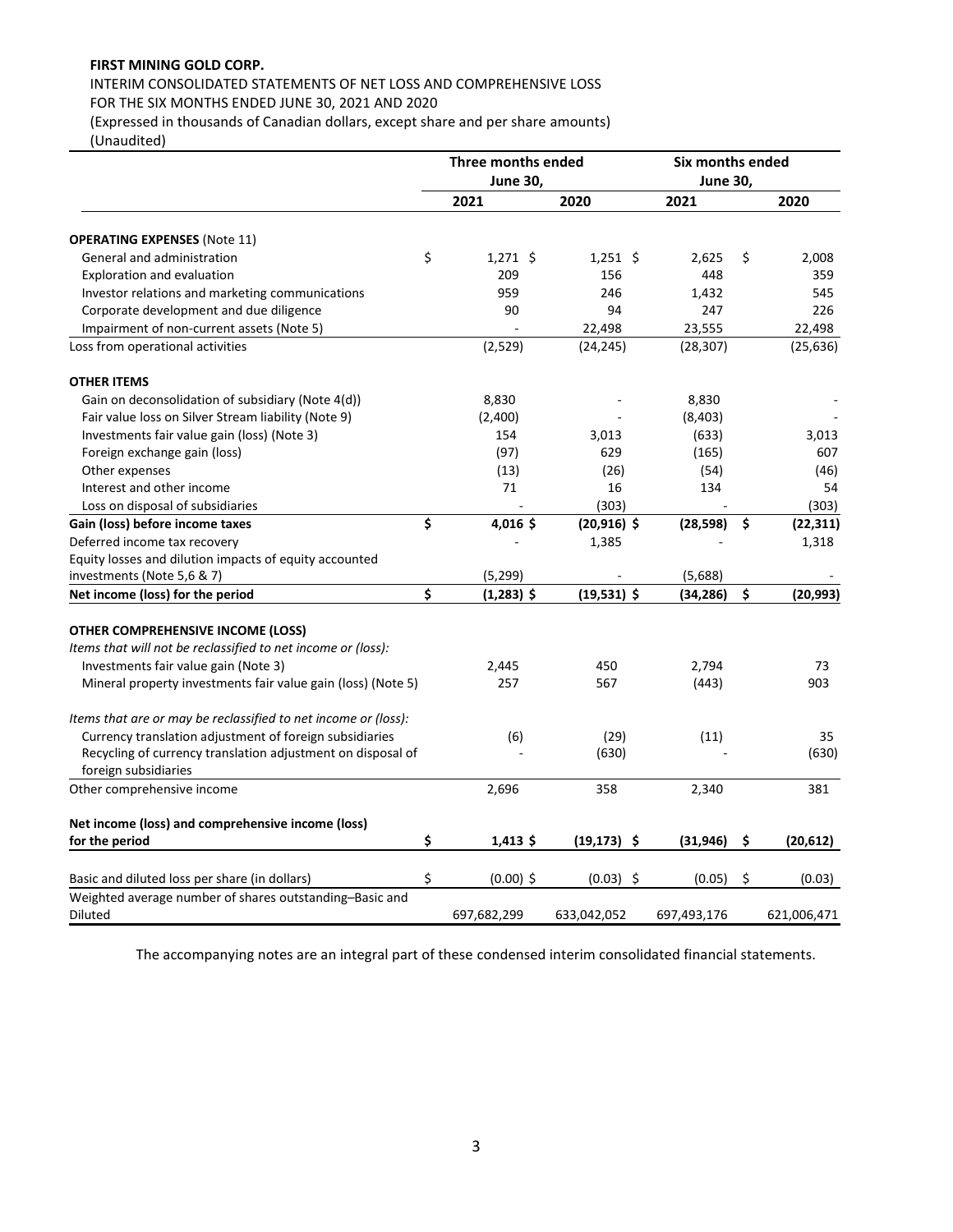# INTERIM CONSOLIDATED STATEMENTS OF CHANGES IN EQUITY

FOR THE SIX MONTHS ENDED JUNE 30, 2021 AND 2020

(Expressed in thousands of Canadian dollars, except share and per share amounts)

(Unaudited)

|                                                                                         | <b>Number of</b> |                  |                    | Share-based        | Accumulated<br>other           |                        |                |
|-----------------------------------------------------------------------------------------|------------------|------------------|--------------------|--------------------|--------------------------------|------------------------|----------------|
|                                                                                         | common<br>shares | Share<br>capital | Warrant<br>reserve | payment<br>reserve | comprehensive<br>income (loss) | Accumulated<br>deficit | Total          |
|                                                                                         |                  |                  |                    |                    |                                |                        |                |
| Balance as at December 31, 2019                                                         | 591,997,138 \$   | 282,666 \$       | 14,532 \$          | 18,798 \$          | $(3,649)$ \$                   | $(50,015)$ \$          | 262,332        |
| Proceeds from private placements (Note 10(b))                                           | 40,198,095       | 8,160            | 1,122              |                    |                                |                        | 9,282          |
| Flow-through share premium liability (Note 10(b))                                       |                  | (300)            |                    |                    |                                |                        | (300)          |
| Shares issuance costs (Note 10(b))                                                      |                  | (110)            | (18)               |                    |                                |                        | (128)          |
| At-the-market distributions                                                             | 532,000          | 125              |                    |                    |                                |                        | 125            |
| Exercise of options (Note 10(d))                                                        | 625,000          | 255              |                    | (139)              |                                |                        | 116            |
| Shares issued for prior mineral property acquisition                                    | 24,220           | 4                |                    |                    |                                |                        | $\overline{4}$ |
| Share-based payments                                                                    |                  |                  |                    | 999                |                                |                        | 999            |
| Loss for the period                                                                     |                  |                  |                    |                    |                                | (20, 993)              | (20, 993)      |
| Other comprehensive income                                                              |                  |                  |                    |                    | 381                            |                        | 381            |
| Balance as at June 30, 2020                                                             | 633,376,453 \$   | 290,800 \$       | 15,636 \$          | 19,658 \$          | $(3,268)$ \$                   | $(71,008)$ \$          | 251,818        |
| Balance as at December 31, 2020                                                         | 697,216,453 \$   | 317,167 \$       | 25,056 \$          | 19,592 \$          | $(1,392)$ \$                   | $(116, 870)$ \$        | 243,553        |
| Exercise of options (Note 10(d))                                                        | 650,000          | 230              |                    | (67)               |                                |                        | 163            |
| Exercise of warrants (Note 10(c))<br>Shares issued on acquisition of Springpole mineral | 110,000          | 43               | (7)                |                    |                                |                        | 36             |
| property tenure (Note 4)                                                                | 565,705          | 208              |                    |                    |                                |                        | 208            |
| Share-based payments<br>Obligation to distribute investments fair value                 |                  |                  |                    | 1,829              |                                |                        | 1,829          |
| adjustment                                                                              |                  |                  |                    |                    |                                | 10,969                 | 10,969         |
| Loss for the period                                                                     |                  |                  |                    |                    |                                | (34, 286)              | (34, 286)      |
| Other comprehensive loss                                                                |                  |                  |                    |                    | 2,340                          |                        | 2,340          |
| Balance as at June 30, 2021                                                             | 698,542,158 \$   | 317,648 \$       | 25,049 \$          | 21,354 \$          | 948 <sup>5</sup>               | $(140, 187)$ \$        | 224,812        |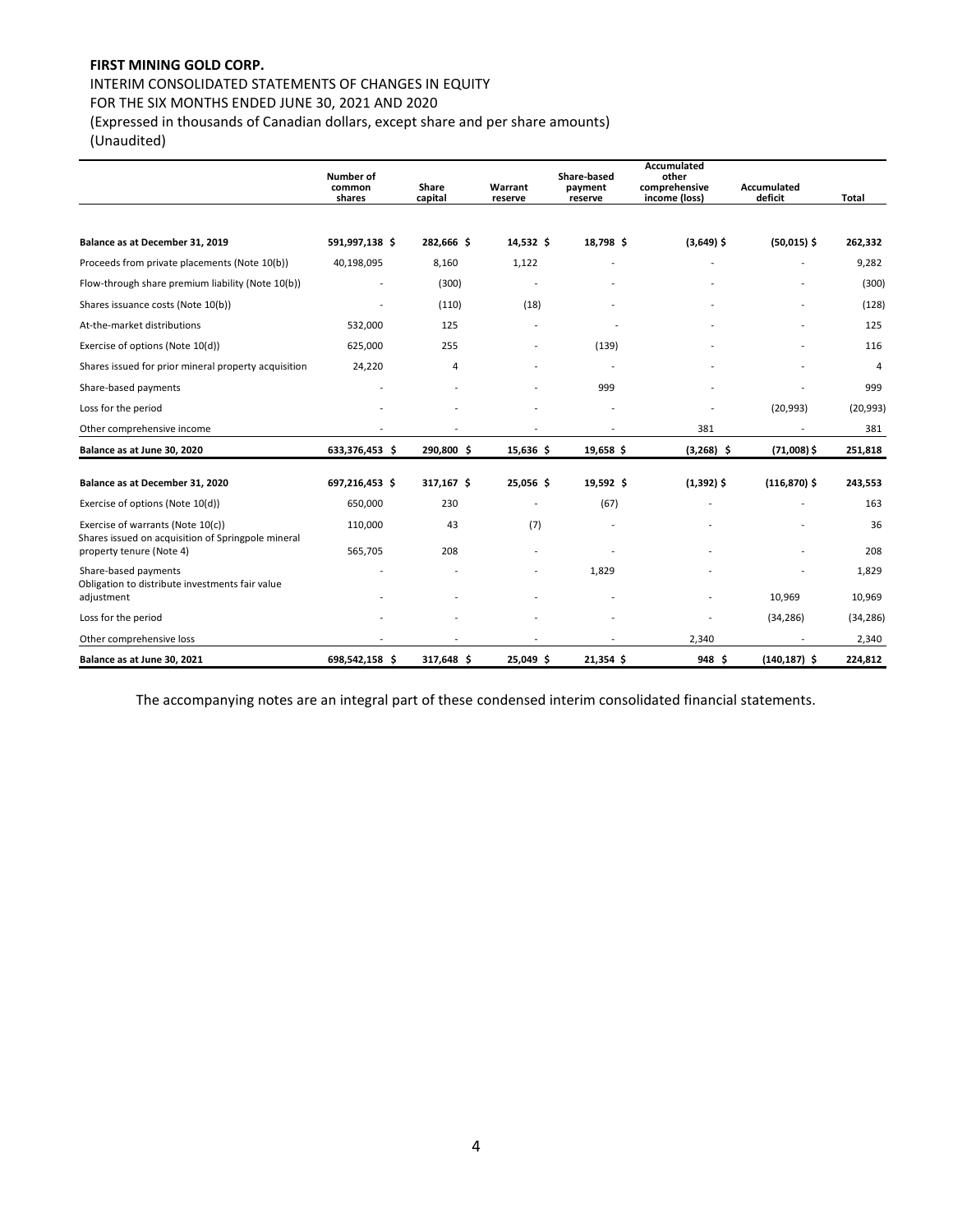#### **1. NATURE OF OPERATIONS**

First Mining Gold Corp. (the "Company" or "First Mining") is a public company which is listed on the Toronto Stock Exchange (the "TSX") under the symbol "FF", on the OTCQX under the symbol "FFMGF", and on the Frankfurt Stock Exchange under the symbol "FMG". The Company's head office and principal address is Suite 2070 – 1188 West Georgia Street, Vancouver, British Columbia, Canada, V6E 4A2.

First Mining was incorporated on April 4, 2005. The Company changed its name to First Mining Gold Corp. in January 2018.

First Mining is a Canadian gold exploration and development company focused on the permitting and development of the Springpole Gold Project in northwestern Ontario and advancing work at its other gold projects in Canada. First Mining holds a significant equity investment in Treasury Metals Inc. ("Treasury Metals") (TSX: TML) (Note 5) which is advancing the Goliath-Goldlund gold complex in Ontario towards a construction decision. First Mining's portfolio of gold projects in eastern Canada also includes Pickle Crow (being advanced by Auteco Minerals Ltd. ("Auteco") (ASX: AUT)), Hope Brook (being advanced with Big Ridge Gold Corp. ("Big Ridge") (TSXV: BRAU), Cameron, Duparquet, Duquesne, and Pitt.

In March 2020, the World Health Organization declared a global pandemic related to COVID-19. As the Company does not have production activities, the ability to fund ongoing exploration is affected by the availability of financing. Due to market uncertainty arising from the impacts of COVID-19 the Company may be restricted in its ability to raise additional funding. To date the impact on the Company has been limited to a slowing of on site exploration activities during the 2020 year. The impact of COVID-19 on the Company over time is not readily determinable; however, its effects may have a material impact on the Company's financial position, results of operations and cash flows in future periods.

#### **2. BASIS OF PRESENTATION**

These unaudited condensed interim consolidated financial statements have been prepared in accordance with International Accounting Standard 34, *Interim Financial Reporting* using policies consistent with International Financial Reporting Standards as issued by the International Accounting Standards Board ("IFRS"). These condensed interim consolidated financial statements should be read in conjunction with the Company's audited annual consolidated financial statements for the year ended December 31, 2020, as some disclosures from the annual consolidated financial statements have been condensed or omitted.

These unaudited condensed interim consolidated financial statements have been prepared on a historical cost basis, except for financial instruments classified as fair value through profit and loss or fair value through other comprehensive income (loss), which are stated at their fair value. The condensed interim consolidated financial statements are presented in thousands of Canadian dollars, unless otherwise noted, and tabular amounts are expressed in thousands of Canadian dollars.

These condensed interim consolidated financial statements include the accounts of the Company and its subsidiaries.

The functional currency of the Company and its Canadian subsidiaries is the Canadian dollar while the functional currency of the Company's non-Canadian subsidiary is the US dollar.

These unaudited condensed interim consolidated financial statements were approved by the Board of Directors on August 14, 2021.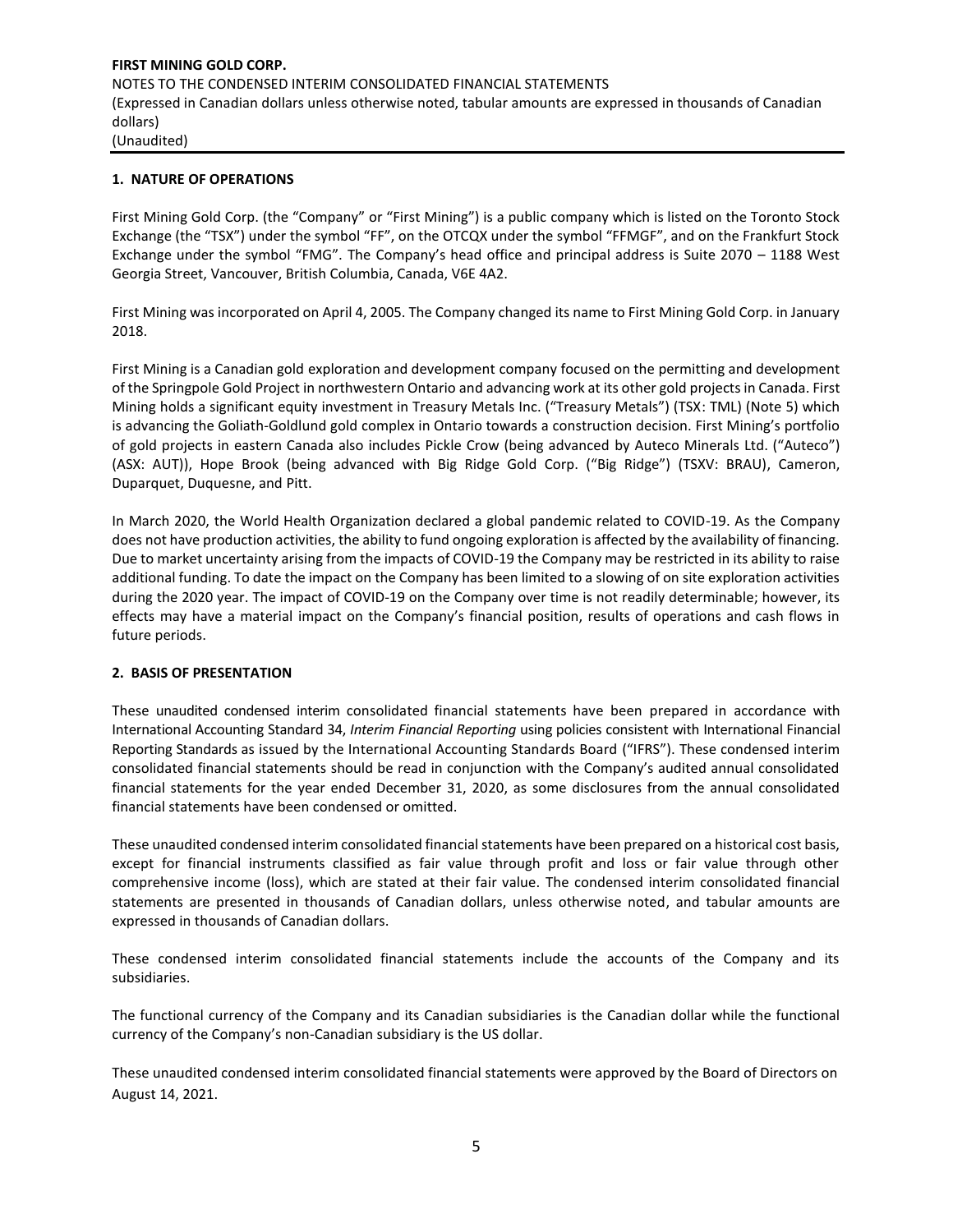# **2. BASIS OF PRESENTATION (continued)**

In preparing the Company's unaudited condensed interim consolidated financial statements for the three and six months ended June 30, 2021, the Company used the same accounting policies, methods of computation and accounting policy, judgments as in the annual consolidated financial statements for the year ended December 31, 2020. Additionally, the areas of estimation uncertainty remain unchanged from those disclosed in the annual consolidated financial statements. There are no IFRS or IFRS Interpretations Committee interpretations that are not yet effective that would be expected to have a material impact on the Company's consolidated financial statements.

# **3. INVESTMENTS**

The movements in investments during the six months ended June 30, 2021 and the year ended December 31, 2020 are summarized as follows:

|                                                     |     | <b>Marketable Securities</b><br>(FVTPL) |    | <b>Marketable Securities</b><br>(FVTOCI) |   | Warrants<br>(FVTPL)      |     | Total<br><b>Investments</b> |
|-----------------------------------------------------|-----|-----------------------------------------|----|------------------------------------------|---|--------------------------|-----|-----------------------------|
| Balance as at December 31, 2020                     | -\$ | 9,267                                   | Ŝ. | 3,386                                    | S | 5,772                    | - S | 18,425                      |
| Additions                                           |     | 13,691                                  |    |                                          |   | ٠                        |     | 13,691                      |
| <b>Disposals</b>                                    |     | (9,043)                                 |    | (651)                                    |   | $\overline{\phantom{a}}$ |     | (9,694)                     |
| Gain recorded in other<br>comprehensive loss        |     |                                         |    | 2.794                                    |   | -                        |     | 2,794                       |
| Gain (loss) recorded in net loss                    |     | 1,006                                   |    |                                          |   | (3,698)                  |     | (2,692)                     |
| Reclassification to assets held for<br>distribution |     |                                         |    | $\qquad \qquad \blacksquare$             |   | (2,074)                  |     | (2,074)                     |
| Balance as at June 30, 2021                         | \$  | 14,921                                  | Ŝ. | 5,529                                    | S | $\overline{\phantom{a}}$ | S   | 20,450                      |

|                                              |     | <b>Marketable Securities</b><br>(FVTPL) |   | <b>Marketable Securities</b><br>(FVTOCI) |   | <b>Warrants</b><br>(FVTPL) | <b>Total</b><br>Investments |
|----------------------------------------------|-----|-----------------------------------------|---|------------------------------------------|---|----------------------------|-----------------------------|
| Balance as at December 31, 2019              | - S | ۰.                                      | S | 1,775                                    | S | $\blacksquare$             | 1,775                       |
| <b>Additions</b>                             |     | 11,134                                  |   | $\qquad \qquad \blacksquare$             |   | 9,812                      | 20,946                      |
| <b>Disposals</b>                             |     | (6, 672)                                |   |                                          |   |                            | (6, 672)                    |
| Gain recorded in other<br>comprehensive loss |     |                                         |   | 1,611                                    |   |                            | 1,611                       |
| Gain (loss) recorded in net loss             |     | 4,805                                   |   |                                          |   | (4,040)                    | 765                         |
| Balance as at December 31, 2020              |     | 9,267                                   | S | 3,386                                    |   | 5,772                      | 18.425                      |

The Company holds securities of publicly traded companies as strategic interests. The investments where the Company does not have significant influence are classified as marketable securities. The Auteco and First Majestic common shares and Treasury Metals Warrants are classified as FVTPL. Other marketable securities are designated as FVTOCI in accordance with the Company's accounting policy.

During the six months ended June 30, 2021, the Company:

- Received 287,300 common shares of First Majestic (initial recognition \$5,051,000, June 30, 2021 \$5,625,000) in connection with the Silver Purchase Agreement (defined in Note 10);
- Received 100,000,000 common shares of Auteco (initial recognition \$8,640,000, June 30, 2021 \$7,436,000) in connection with the Auteco Earn-In Agreement (defined in Note 4(d));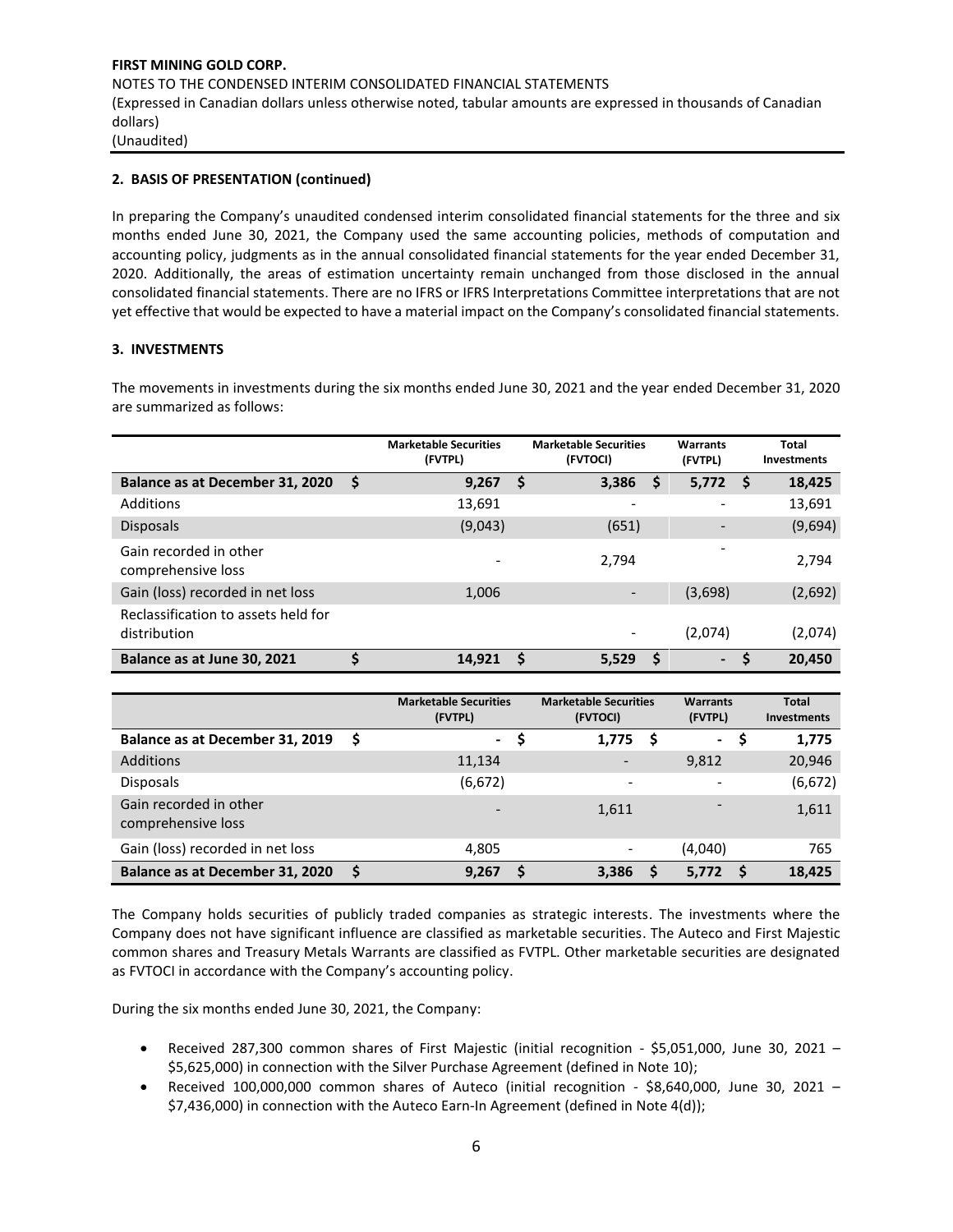#### **3. INVESTMENTS (continued)**

- Sold a total of 400,000 common shares of First Majestic for net proceeds of \$9,022,000 which resulted in a \$3,863,000 realized gain on sale based on the original cost at the time of receipt; and
- Sold a total of 419,200 common shares of other marketable securities for net proceeds of \$665,000 which resulted in a \$385,000 realized gain on sale based on the acquisition cost.

At June 30, 2021 the Treasury Metals Warrants (with a fair value of \$2,074,000) were reclassified to Assets Held for Distribution following the shareholder vote approving the Treasury Metals Share and Warrant distribution.

#### **4. MINERAL PROPERTIES**

As at June 30, 2021 and December 31, 2020, the Company has capitalized the following acquisition, exploration, and evaluation costs on its mineral properties:

|                                                          | Springpole               | Cameron                  | Duguesne                 | Pitt                     | <b>Hope Brook</b><br>(Note 4 (c )) | <b>Pickle Crow</b><br>(Note 4 (d)) | Goldlund<br>(Note 5) | Others $(1)$             | Total     |
|----------------------------------------------------------|--------------------------|--------------------------|--------------------------|--------------------------|------------------------------------|------------------------------------|----------------------|--------------------------|-----------|
| Balance December 31, 2020                                | 87,907                   | 31,875                   | 5,144                    | 2,085                    | 20,612                             | 24,986                             |                      | 6,820                    | 179,429   |
| Acquisition                                              | $\overline{\phantom{a}}$ | $\overline{\phantom{a}}$ |                          | $\overline{\phantom{0}}$ | $\overline{a}$                     | ٠                                  |                      | 292                      | 292       |
| Concessions, taxes, and royalties                        | 1,937                    | 22                       |                          |                          | 20                                 | ۰                                  |                      |                          | 1,982     |
| Salaries and share-based payments                        | 1,341                    | 93                       | $\overline{\phantom{a}}$ | ٠                        | 44                                 | 22                                 |                      | 19                       | 1,519     |
| Drilling, exploration, and technical consulting          | 2,043                    | 35                       |                          |                          | 16                                 | 3,251                              |                      | 117                      | 5,466     |
| Assaying, field supplies, and environmental              | 1,907                    | 53                       |                          | $\overline{\phantom{0}}$ |                                    | ٠                                  |                      | 10                       | 1,972     |
| Travel and other expenditures                            | 582                      | 18                       | $\overline{\phantom{0}}$ |                          | 17                                 | ۰                                  |                      |                          | 617       |
| <b>Total expenditures</b>                                | 7,810                    | 221                      |                          |                          | 99                                 | 3,273                              |                      | 438                      | 11,848    |
| Option payments received and expenditures recovered \ \$ | ۰                        | $\overline{\phantom{a}}$ | $\overline{\phantom{0}}$ |                          | (2,685)                            |                                    |                      | $\overline{\phantom{0}}$ | (2,685)   |
| Currency translation adjustments                         | $\overline{\phantom{a}}$ | $\sim$                   | $\overline{\phantom{a}}$ |                          | $\blacksquare$                     | ٠                                  |                      | $(11)$ \$                | (11)      |
| Disposal, impairment or reclassification                 |                          | <b>F</b>                 |                          | ٠                        | ۰                                  | (28, 259)                          |                      |                          | (28, 259) |
| Balance June 30, 2021                                    | 95,717                   | 32,096                   | 5,151                    | 2,085                    | 18,026                             | $\overline{\phantom{a}}$           |                      | 7,247                    | 160,322   |

|                                                          | Springpole               | Cameron                  | Duguesne                 | Pitt  | <b>Hope Brook</b>        | <b>Pickle Crow</b>       | Goldlund<br>(Note 5)     | Others $(1)$ | Total            |
|----------------------------------------------------------|--------------------------|--------------------------|--------------------------|-------|--------------------------|--------------------------|--------------------------|--------------|------------------|
| Balance December 31, 2019                                | 76.775                   | 27.374                   | 5,133                    | 2.084 | 20,071                   | 19,263                   | 98,894                   | 3,221        | 252,815<br>э.    |
| Acquisition                                              |                          | 4,219                    |                          |       | $\overline{\phantom{a}}$ | $\overline{\phantom{a}}$ | ٠                        |              | 4,219            |
| Concessions, taxes, and royalties                        | 740                      | 11                       |                          |       | 20                       | 20                       |                          | 60           | 856              |
| Salaries and share-based payments                        | 1,300                    | 145                      |                          |       | 148                      | 71                       | 430                      |              | 2,102            |
| Drilling, exploration, and technical consulting          | 4,828                    | 52                       |                          |       | 140                      | 4,409                    | 796                      | 37           | 10,270           |
| Assaying, field supplies, and environmental              | 3,555                    | 50                       | $\overline{\phantom{a}}$ |       | 123                      | 1,217                    | 255                      | 8            | 5,208            |
| Travel and other expenditures                            | 709                      | 24                       | ۰                        |       | 110                      |                          | 126                      |              | 977              |
| <b>Total expenditures</b>                                | 11,132                   | 4,501                    | 11                       |       | 541                      | 5,723                    | 1,609                    | 114          | 23,632           |
| Option payments received and expenditures recovered   \$ |                          | $\overline{\phantom{a}}$ |                          |       |                          | ۰                        |                          | $(48)$ \$    | (48)             |
| Currency translation adjustments                         | $\overline{\phantom{a}}$ | $\overline{\phantom{a}}$ | $\overline{\phantom{a}}$ |       |                          | $\overline{\phantom{a}}$ | $\overline{\phantom{0}}$ | $(2)$ \$     | (2)              |
| Disposal, impairment or reclassification                 |                          | ۰                        |                          |       |                          | ۰                        | (100, 503)               | 3,535        | (96, 968)<br>د ا |
| Balance December 31, 2020                                | 87.907                   | 31,875                   | 5.144                    | 2,085 | 20,612                   | 24,986                   | $\overline{\phantom{0}}$ | 6,820        | 179,429          |

(1) Other mineral properties as at June 30, 2021 and December 31, 2020 include: the mining claims and concessions located in the Township of Duparquet, Quebéc, which are near the Company's Duquesne gold project;); the Swain Post property in northwestern Ontario which is near the Company's Springpole Gold Project (property under option agreement from Exiro Minerals Corp.); the Swain Lake property under the earn-in agreement with Whitefish Explorations Inc.; a 1.5% NSR Royalty under the terms of the Treasury Share Purchase Agreement (defined in Note 5), which was reclassified from "Goldlund" to "Others" during the year ended December 31, 2020; and, the Turquoise Canyon property in Nevada (property under option to Momentum Minerals Ltd. which was acquired by IM Exploration Inc. on July 6, 2021).

The Company has various underlying agreements and commitments with respect to its mineral properties, which define annual or future payments in connection with royalty buy-backs or maintenance of property interests.

#### **a) Swain Post property acquisition**

On March 1, 2021, the Company entered into a three year option agreement with Exiro Minerals Corp. ("Exiro") pursuant to which First Mining may earn a 100% interest in Exiro's Swain Post property in northwestern Ontario through future cash and share payments of approximately \$250,000 to Exiro during the term of the option, and by completing all assessment work requirements on the property during the three year option term.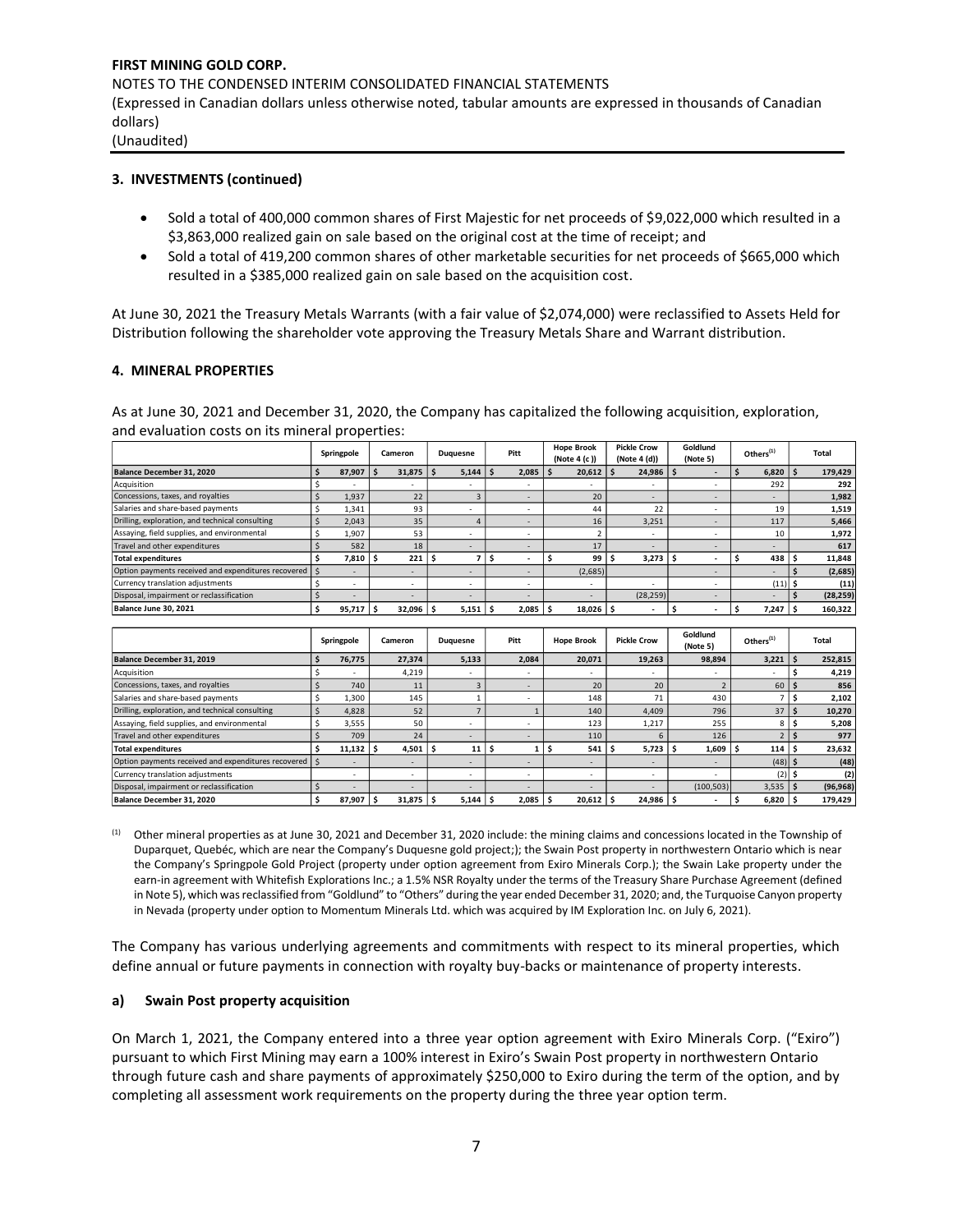#### **4. MINERAL PROPERTIES (continued)**

#### **b) Swain Lake property acquisition**

On April 29, 2021, the Company entered into an earn-in agreement with Whitefish Exploration Inc. ("Whitefish"), which gives First Mining the option to earn a 70% interest in Whitefish's Swain Lake project in northwestern Ontario by making cash payments totaling \$200,000 and share payments totaling \$425,000, and by incurring at least \$500,000 worth of expenditures on the Swain Lake Property during the first three years of the earn-in term. Upon completing the first stage of the earn-in, First Mining will hold a 70% interest in the Swain Lake Property and will have an additional period of two years within which to acquire the remaining 30% of the project by paying \$1,000,000 to Whitefish and issuing \$1,000,000 worth of First Mining shares.

#### **c) Hope Brook Project**

On June 8, 2021, the Company announced it had closed a definitive earn-in agreement with Big Ridge Gold Corp. "Big Ridge" (the "Big Ridge transaction") whereby Big Ridge may earn up to an 80% interest in First Mining's Hope Brook Gold Project located in Newfoundland, Canada. Pursuant to the definitive earn-in agreement, Big Ridge can earn an 80% interest in the Hope Brook Project through a two-stage earn-in over five years by incurring a total of \$20,000,000 in qualifying expenditures, issuing up to 36.5 million shares of Big Ridge to First Mining and making a future cash payment to First Mining. First Mining will retain a 1.5% net smelter returns royalty on the Project, of which 0.5% can be bought back by Big Ridge for \$2,000,000. In accordance with the agreement, First Mining nominated one member to the Board of Directors of Big Ridge upon closing. In the period ended June 30, 2021, the Company received \$500,000 and 11,500,000 shares of Big Ridge upon closing which have been credited against the Hope Brook project mineral property balance above. At the end of reporting period, the Company assessed the Hope Brooke Project for impairment indicators, no impairment indicators were identified. See Note 7 below for further details of the equity accounted investment in Big Ridge.

#### **d) Pickle Crow Project**

On March 12, 2020, the Company and Auteco executed a definitive Earn-In Agreement (the "Auteco Earn-In Agreement") whereby Auteco may earn up to an 80% interest in PC Gold, a then wholly-owned subsidiary of First Mining which owns the Pickle Crow Project. Pursuant to the Auteco Earn-In Agreement, the Earn-In is comprised of two stages:

- Stage 1 Earn-In (51% earn-in) Three year initial earn-in period to acquire a 51% equity interest in PC Gold by:
	- o Spending \$5,000,000 on exploration and environmental matters at the Pickle Crow Gold Project (or cash payments in lieu), of which \$750,000 must be incurred within the first 12 months; and
		- o Issuing 100 million shares of Auteco to First Mining.
- Stage 2 Earn-In (additional 19% to earn-in to 70%) Upon completion of the Stage 1 Earn-In, Auteco will have a two-year follow-on period to acquire an additional 19% equity interest in PC Gold by:
	- o Spending a further \$5,000,000 on exploration on the Pickle Crow Gold Project;
	- o Making a \$1,000,000 cash payment to First Mining within 90 days of completing the additional exploration spend; and
	- o Issuing First Mining a 2% NSR royalty on the Project (1% of which can be bought back for USD\$2,500,000) (issued upon completion of the Stage 2 Earn-In).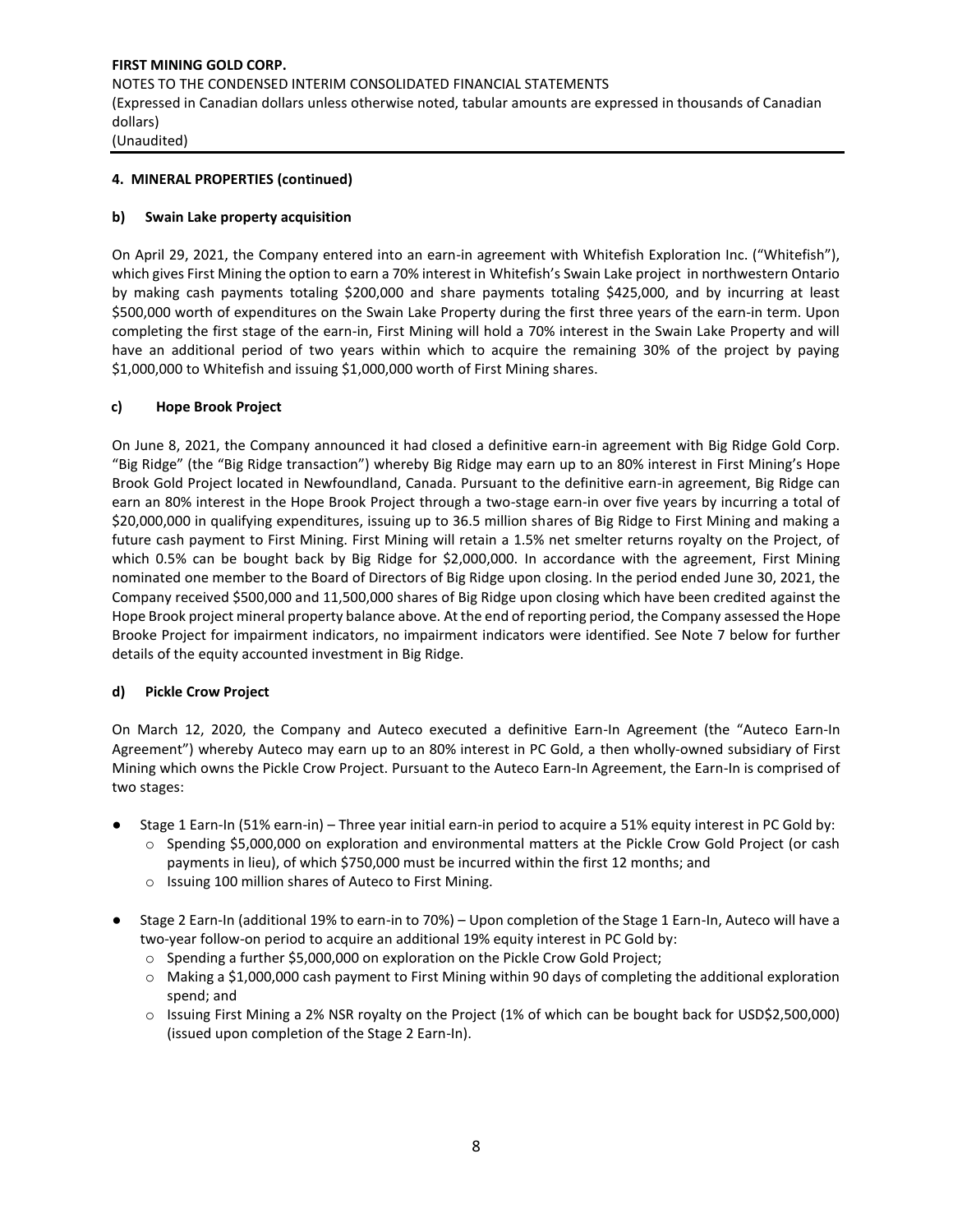#### **4. MINERAL PROPERTIES (continued)**

In addition, upon completion of the Stage 2 Earn-In, Auteco will have an option to acquire an additional 10% equity interest in PC Gold, exercisable any time following completion of the Stage 2 Earn-In, by paying First Mining \$3,000,000 in cash, after which First Mining's residual 20% interest in PC Gold is carried until a construction decision in relation to the Pickle Crow Project, which is to be made after a final feasibility study and following Auteco having arranged sufficient financing to achieve commercial production. If Auteco should fail to meet such requirements within the applicable time periods outlined above, the Auteco Earn-In Agreement will terminate and Auteco will be entitled to retain any interest it has earned prior to the date of termination. During the term of the Auteco Earn-In Agreement, Auteco will incur all program costs and manage Pickle Crow exploration activity.

On June 9, 2021, the Company announced completion of the Stage 1 earn-in and accordingly Auteco obtained a 51% ownership of the PC Gold legal entity. First Mining received the scheduled 100,000,000 Auteco shares and executed the joint venture shareholders agreement. Auteco now has a two year follow-on period, commencing June 4, 2021, within which to acquire the additional 19% interest in PC Gold.

Following the completion of the Stage 1 earn-in by AuTeco, First Mining's percentage ownership of the subsidiary PC Gold Inc. was reduced from 100% to 49%, which led to a loss of control and the resulting deconsolidation of PC Gold Inc. from First Mining's financial statements. The gain on deconsolidation was calculated as a result of derecognizing the net assets of PC Gold Inc. and recognizing the fair value of an equity accounted associated, PC Gold, along with the fair value of the Stage 2 and final earn in option liabilities.

At the time of deconsolidation of PC Gold, management estimated a fair value for the Stage 2 and final Auteco earn in options of \$17,306,000 based on the portion of the fair value of the PC Gold investment that the Company would be required divest net of any future proceeds from Auteco.

Following completion of the Auteco stage 1 Earn-In, the environmental reclamation provision, which was recorded as a liability in the PC Gold Inc. legal entity, has been deconsolidated from the June 30, 2021, condensed interim financial statements as described above.

The Company's agreement with Auteco requires First Mining to contribute its pro-rata share of the environmental reclamation funding, which was 49% as at June 30, 2021. Accordingly, the company has recorded a provision of \$1,160,000 as at June 30, 2021 (December 30, 2020 - \$nil).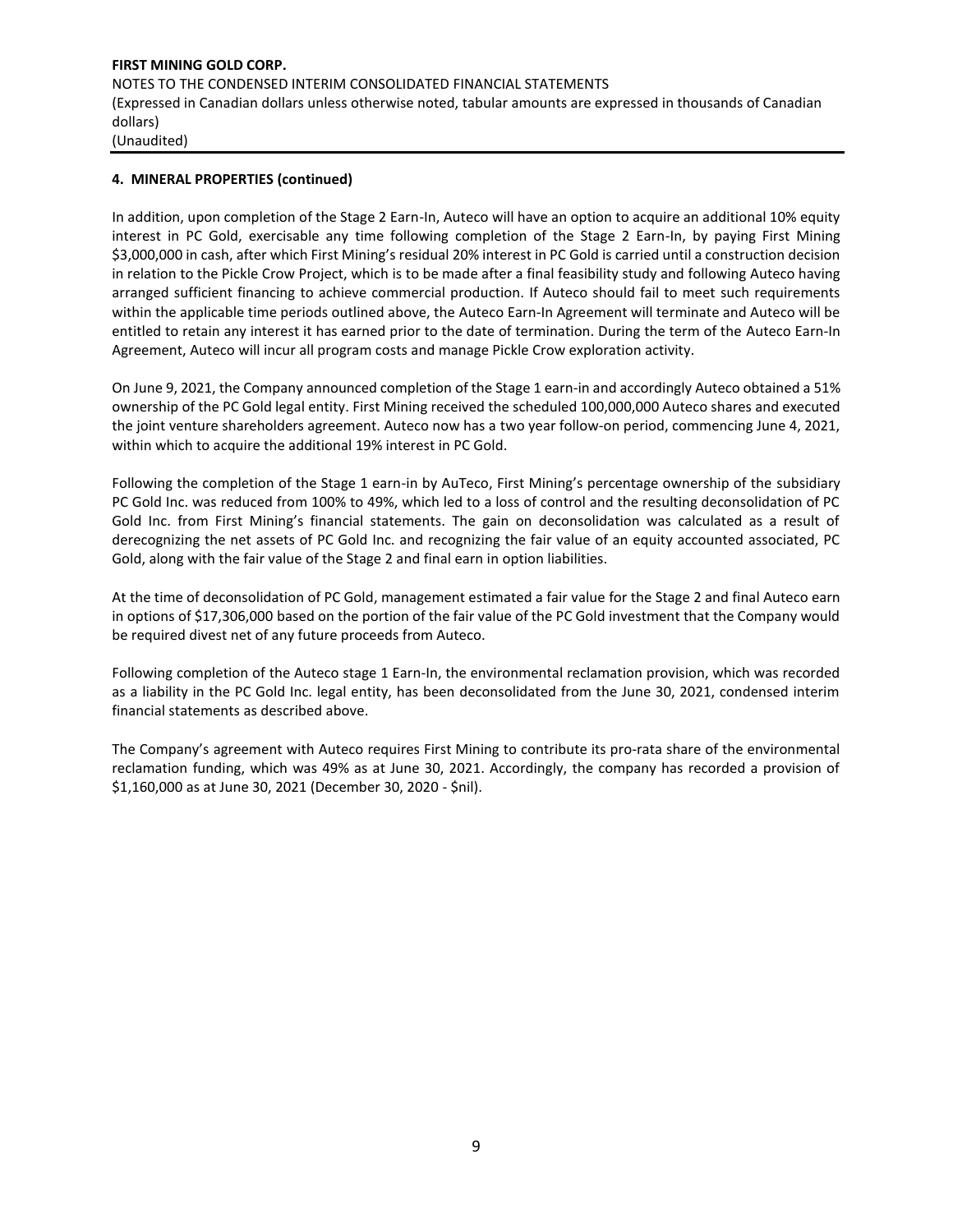# **4. MINERAL PROPERTIES (continued)**

The following information summarizes the deconsolidation of PC Gold as at June 9, 2021:

|                                                                                             | June 9, 2021 |
|---------------------------------------------------------------------------------------------|--------------|
|                                                                                             |              |
| Fair Value of retained interest in PC Gold Inc.                                             |              |
| 112,146,017 shares at \$0.32 per share (deemed FV based on underlying property<br>interest) | \$<br>36,000 |
| Provision for Pickle Crow reclamation funding                                               | (1, 160)     |
|                                                                                             |              |
| Fair value of Auteco shares received as additional consideration (Note 3)                   | 8,640        |
|                                                                                             |              |
| Option – PC Gold liability fair value of Stage 2 and final earn in options                  | (17, 306)    |
|                                                                                             |              |
| Net assets of PC Gold                                                                       |              |
| Prepaids                                                                                    | 3            |
| <b>Reclamation deposit</b>                                                                  | 120          |
| Mineral property, net                                                                       | 20,358       |
| Environmental reclamation liability, net                                                    | (3, 137)     |
| Net assets of subsidiary                                                                    | 17,344       |
|                                                                                             |              |
| Gain on loss of control of subsidiary, Net                                                  | \$<br>8,830  |

#### **5. INVESTMENT IN TREASURY METALS**

#### **a) Treasury Share Purchase Agreement Overview**

On August 7, 2020, First Mining completed a transaction with Treasury Metals under a share purchase agreement (the "Treasury Share Purchase Agreement"), pursuant to which Treasury Metals agreed to acquire all of the issued and outstanding shares of Tamaka Gold Corporation, a previously wholly-owned subsidiary of the Company, and 100% owner of the Goldlund Project. Under the terms of the Treasury Share Purchase Agreement, First Mining received total consideration of \$91,521,000 which was comprised of (i) 43.33 million common shares (postconsolidation) of Treasury Metals ("Treasury Metals Shares") with a fair value of \$78,000,000; (ii) 11.67 million common share purchase warrants (post-consolidation) of Treasury Metals ("Treasury Metals Warrants") with an exercise price of \$1.50 for a three year term with a fair value of \$9,812,000; (iii) a retained 1.5% Net Smelter Returns ("NSR") royalty on Goldlund (0.5% of which can be bought back by Treasury Metals for \$5 million in cash) with a fair value of \$3,709,000; and (iv) the right to certain contingent milestone payments totaling \$5 million, payable in cash on certain key advancements at Goldlund which have not been recorded as at June 30, 2021.

#### **b) Equity Accounting Method for Investment in Treasury Metals and Impairment**

The Company has concluded it has significant influence over Treasury Metals. The Company is accounting for its investment using the equity method. As at June 30, 2021 the fair market value of the Company's investment in common shares of Treasury Metals was \$39,000,000, based on the Treasury Metals quoted market price.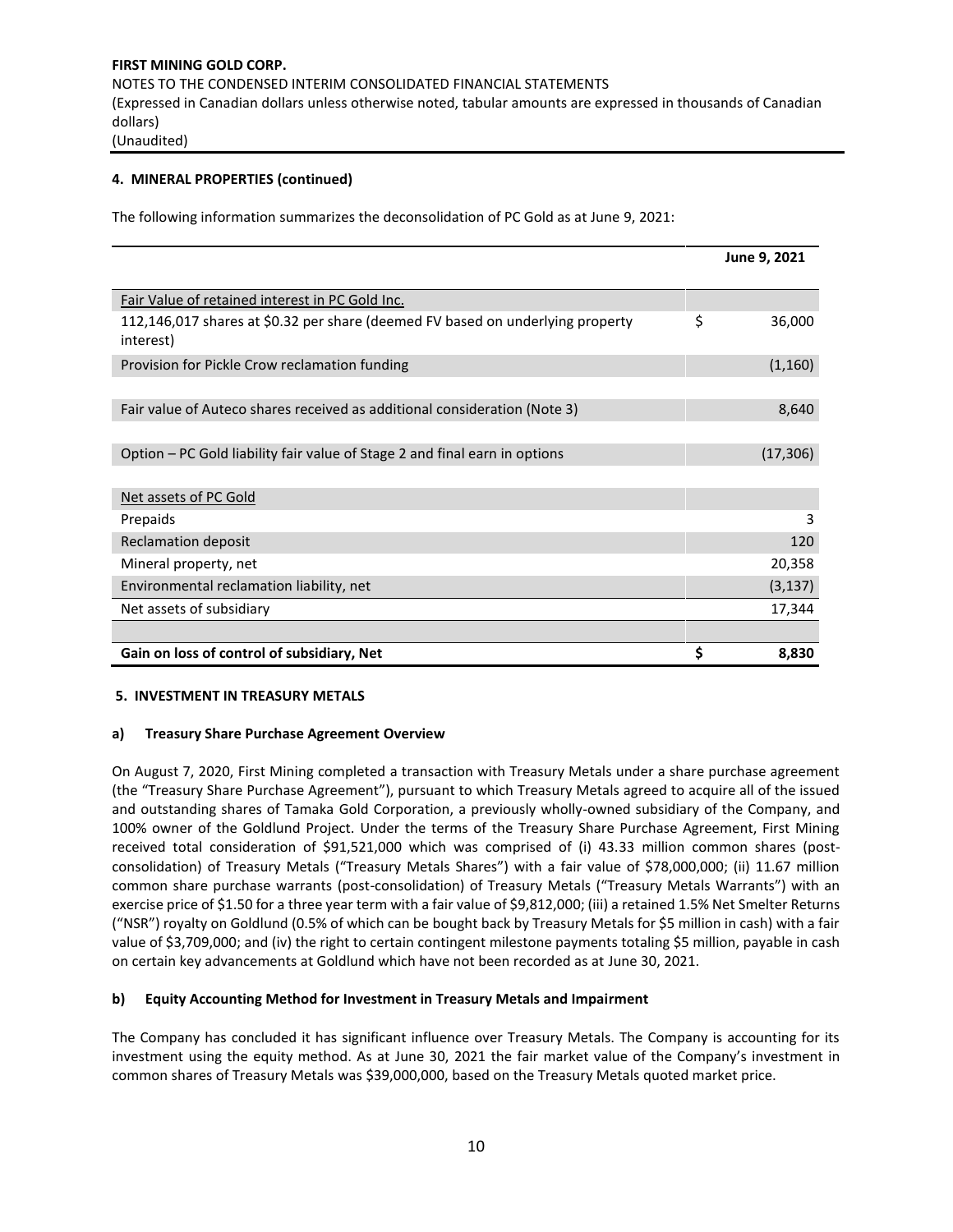# **5. INVESTMENT IN TREASURY METALS (continued)**

Due to the significant decline in fair value of the Treasury Metals Shares as at March 31, 2021, the Company recorded an impairment of the investment in Treasury Metals amounting to \$23,555,000. This impairment was recorded within the impairment of non-current assets in the statement of net loss and comprehensive income (loss). In addition, the Company recorded dilution losses on its of the investment in Treasury Metals predominantly as a result of the exercise of special warrants by other investors (reducing the Company's interest from 38.4% to 33.3%). At June 30, 2021, the Company reclassified a portion of its investment to Assets held for distribution to reflect the portion of the equity accounted investment being distributed to shareholders (note 5 (d)).

|                                                     | <b>June 30,</b><br>2021 |   | December 31,<br>2020 |
|-----------------------------------------------------|-------------------------|---|----------------------|
| <b>Balance, beginning of period</b>                 | 63,812                  | S |                      |
| Acquisition - Initial Recognition on August 7, 2020 |                         |   | 78,000               |
| Equity (loss) income                                | (80)                    |   | 1,446                |
| Dilution event in Q2, 2021                          | (5,000)                 |   |                      |
| Impairment of Investment in Treasury Metals Inc.    | (23, 555)               |   | (15, 634)            |
| Reclassification to assets held for distribution    | (18,941)                |   |                      |
| <b>Balance, end of period</b>                       | 16.236                  |   | 63,812               |

The equity accounting for Treasury Metals is based on published results to March 31, 2021 and an estimate of results for the period of April 1, 2021 to June 30, 2021. The Company's estimated equity share of Treasury's net loss for the six-month period ending June 30, 2021 was \$80,000.

#### **c) Obligation to Distribute Investments**

In accordance with the terms of a Shareholders Agreement signed in connection with the transaction, First Mining is required to distribute approximately 23.3 million Treasury Metals Shares and all 11.6 million of the Treasury Metals Warrants to its shareholders (the "Distribution") within 12 months of closing of the transaction. Following the Distribution, First Mining will retain approximately 20.0 million Treasury Metals Shares, leaving the Company with an approximate 15.4% interest in Treasury Metals.

As at June 30, 2021, the Company recognized a liability for the Distribution of \$23,074,000 (December 31, 2020 - \$34,040,000). Following shareholder approval of the Distribution on June 30, 2021, the Company reclassified the related Treasury Metals Warrants and Treasury Metals Shares to Assets held for distribution. Assets held for distribution are measured at fair value. Upon reclassification, the Treasury Metals Shares were remeasured from the equity accounting carrying value to fair value resulting in a gain of \$2,059 recorded in Investments fair value gain (loss) on the statements of net loss and comprehensive loss.

Subsequent to the end of the period, on July 15, 2021, the Company completed the distribution of 23,333,333 Treasury Metals shares and 16,666,666 Treasury Metals warrants to the shareholders of First Mining on a pro-rata basis.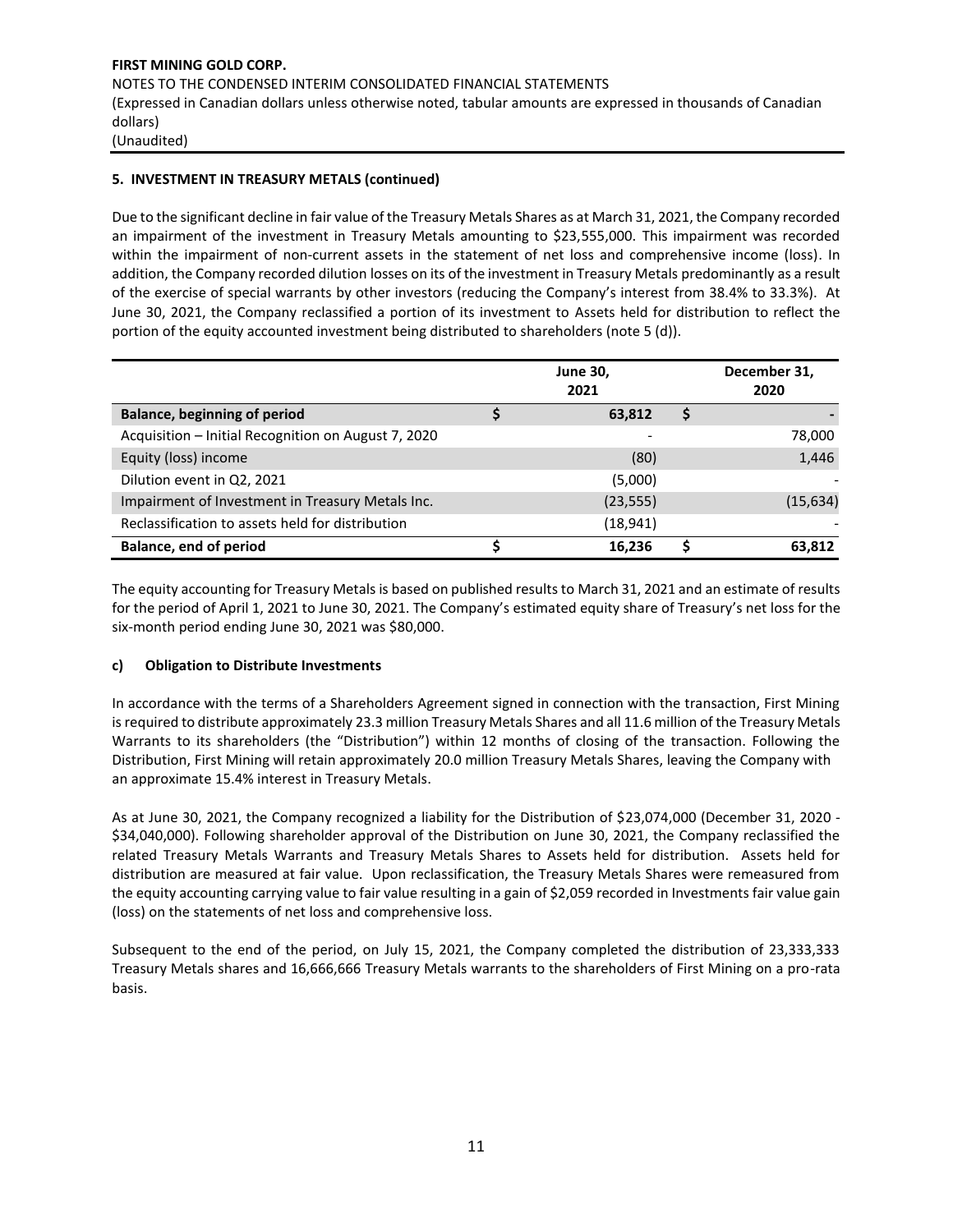#### **6. INVESTMENT IN PC GOLD INC.**

Following the completion of the Stage 1 earn-in by Auteco, First Mining has determined that its 49% investment in the common shares of PC Gold gives it significant influence over PC Gold, requiring PC Gold to be recorded in First Mining's financial statements using the equity method of accounting for an investment in associate.

The initial recognition of the investment in associate was accounted for based on an estimated fair value using a market approach to value Pickle Crow's inferred resources on a per unit of metal basis derived from comparable gold project transactions.

|                                                   | <b>June 30,</b><br>2021 | December 31,<br>2020 |
|---------------------------------------------------|-------------------------|----------------------|
| <b>Balance, beginning of period</b>               |                         |                      |
| Acquisition - Initial Recognition on June 9, 2021 | 36,000                  |                      |
| Equity loss                                       |                         |                      |
| <b>Balance, end of period</b>                     | 35,999                  |                      |

The subsequent equity accounting for PC Gold is based on results to March 31, 2021 and an estimate of results for the period of June 9, 2021 to June 30, 2021. The Company's estimated equity share of PC Gold's net loss for the interim period ending June 30, 2021 was \$1,000.

#### **7. INVESTMENT IN BIG RIDGE GOLD CORP.**

Following completion of the Big Ridge transaction on June 7, 2021, the Company's common share ownership interest in Big Ridge was approximately 19.8% (Initial Recognition fair value - \$2,185,000) and was 14.0% on June 30, 2021 following a dilution event whereby Big Ridge issued 23.4 million flow-through shares as part of a private placement. In addition to its share ownership interest, the Company considered various qualitative factors including representation rights on Big Ridge's board of directors in arriving at the determination that significant influence exists, and therefore the Company will be required to apply the equity method of accounting.

|                                                   | <b>June 30,</b><br>2021 | December 31,<br>2020 |
|---------------------------------------------------|-------------------------|----------------------|
| <b>Balance, beginning of period</b>               |                         |                      |
| Acquisition - Initial Recognition on June 7, 2021 | 2,185                   |                      |
| <b>Equity loss</b>                                | (20)                    |                      |
| Dilution event in Q2 2021                         | (588)                   |                      |
| <b>Balance, end of period</b>                     | 1,577                   |                      |

The equity accounting for Big Ridge is based on results to March 31, 2021 and an estimate of results for the period of June 7, 2021 to June 30, 2021. The Company's estimated equity share of Big Ridge's net loss for the interim period ending June 30, 2021 was \$20,000.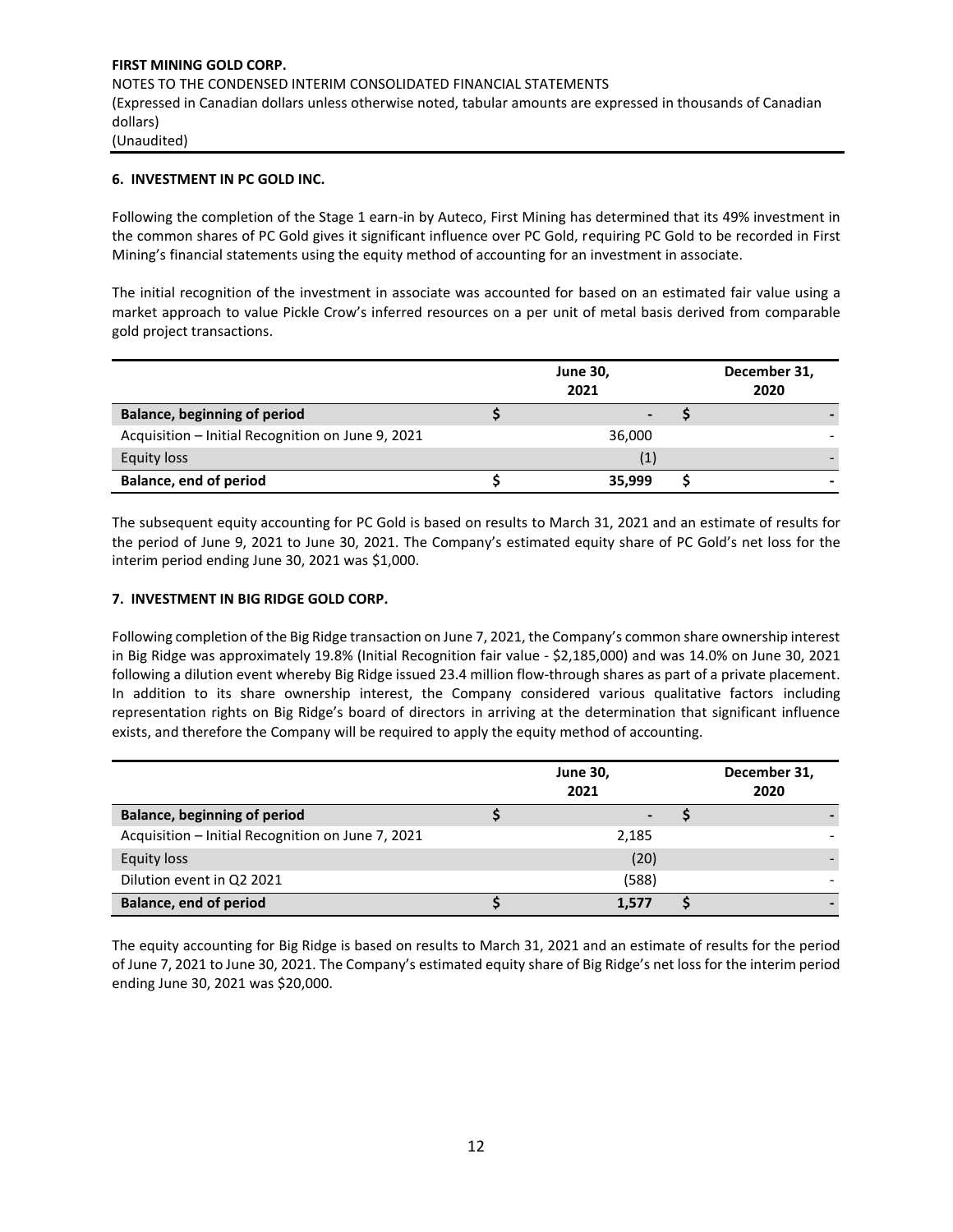#### **8. MINERAL PROPERTY INVESTMENTS**

The Company, through its subsidiary Clifton Star Resources Inc. ("Clifton"), has a 10% equity interest in the shares of Beattie Gold Mines Ltd., 2699681 Canada Ltd., and 2588111 Manitoba Ltd. which directly or indirectly own various mining concessions and surface rights, collectively known as the Duparquet gold project.

Mineral property investments (which comprise equity interests in the shares of three private companies) are designated as FVTOCI, with changes in fair value recorded in other comprehensive income (loss).

As at June 30, 2021, management determined, as a function of the falling gold price environment, that there was a decline in the fair value of mineral property investments and a fair value loss of \$443,000 was recorded (six months ended June 30, 2020 – fair value gain of \$903,000) (Note 14). As at June 30, 2021, the fair value of the Company's mineral property investments is \$6,283,000 (December 31, 2020 - \$6,726,000).

#### **9. SILVER STREAM DERIVATIVE LIABILITY**

#### **a) Silver Purchase Agreement Overview and Consideration Received**

On June 10, 2020, the Company entered into a silver purchase agreement (the "Silver Purchase Agreement") with First Majestic Silver Corp. ("First Majestic"), which closed on July 2, 2020. Under the terms of the Silver Purchase Agreement, First Majestic agreed to pay First Mining total consideration of US\$22.5 million (approx. \$30.6 million as at the closing date), in three tranches, for the right to purchase 50% of the payable silver produced from the Springpole Gold Project over the life of the project (the "Silver Stream") and also received 30 million common share purchase warrants of First Mining. Each share purchase warrant entitles First Majestic to purchase one common share of First Mining at an exercise price of \$0.40 for a period of five years. The fair value of the warrants issued of \$6,278,000 was recorded in Equity (Warrant reserve) on the Company's consolidated statements of financial position.

First Mining has the right to repurchase 50% of the Silver Stream for US\$22.5 million (approx. \$27.9 million as at June 30, 2021) at any time prior to the commencement of production at Springpole (the "Buy-Back Right"). Per the Silver Purchase Agreement, First Majestic paid US\$10 million (\$13.7 million) to First Mining on the July 2, 2020 closing date, with US\$2.5 million (\$3.3 million) paid in cash and the remaining US\$7.5 million (\$10.4 million) paid in 805,698 common shares of First Majestic ("Tranche 1"). Upon announcement of the Pre-Feasibility Study ("PFS") on March 4, 2021, First Mining received US\$7.5 million (\$9.8 million) from First Majestic, with US\$3.75 million (\$4.8 million) paid in cash and the remaining US\$3.75 million (\$5.0 million) paid in 287,300 common shares of First Majestic ("Tranche 2").

Consideration payable for the Silver Stream includes one further tranche (split evenly between cash and First Majestic common shares) of US\$5 million (approx. \$6.2 million as at June 30, 2021) payable upon First Mining receiving approval of either a Federal or Provincial Environmental Assessment. (The three tranches of consideration totaling US\$22.5 million (\$23.5 million received for Tranche 1 and Tranche 2) constitute the "Advance Payment"). In the event of default, First Majestic may terminate the Silver Purchase Agreement and the Advance Payment received by First Mining at that time would become repayable. The Advance Payment amount is used to track the stream balance for commercial, but not accounting purposes. In the event the Company exercises the Buy-Back Right by paying US\$22.5 million (approx. \$27.9 million) to First Majestic, the Advance Payment amount shall be reduced to nil.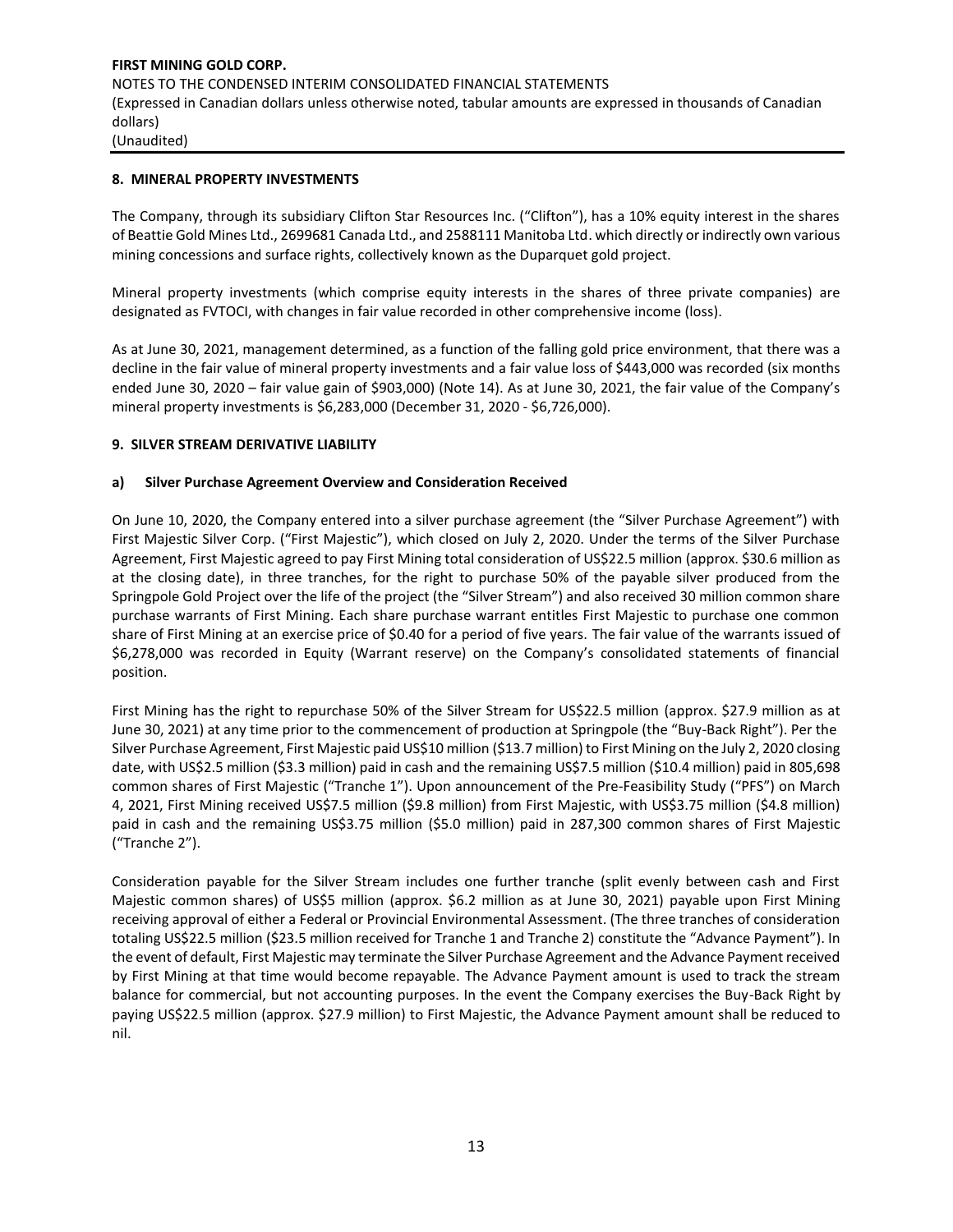#### **9. SILVER STREAM DERIVATIVE LIABILITY (continued)**

#### **b) Silver Stream Derivative Liability Fair Value**

The Company has concluded that the Silver Stream is a standalone derivative measured at FVTPL.

The estimated fair value of the Silver Stream derivative liability was determined using a discounted cash flow model which incorporated a Monte Carlo simulation. The fair value of the Silver Stream derivative liability is a Level 3 measurement.

The fair value of the Silver Stream derivative liability is calculated at each reporting date as the net of the future Advance Payment tranches receivable (an asset for the Company) and the Silver Stream obligation (a liability to the Company), with gains or losses recorded in the statement of net loss and comprehensive loss. The fair value of the Silver Stream derivative liability as at June 30, 2021 is US\$25,391,000 (\$31,471,000), which is comprised of the Silver Stream obligation fair value of US\$28,370,000 (\$35,161,000) less the Advance Payment receivable fair value of US\$2,979,000 (\$3,692,000). The fair value of the Silver Stream derivative liability as at December 31, 2020 was US\$10,415,000 (\$13,260,000), which is comprised of the Silver Stream obligation fair value of US\$21,761,000 (\$27,706,000) less the Advance Payment receivable fair value of US\$11,346,000 (\$14,446,000).

|                                                                                        | <b>Silver Stream</b><br>derivative liability |           |
|----------------------------------------------------------------------------------------|----------------------------------------------|-----------|
| Balance, December 31, 2019                                                             |                                              |           |
| Fair value of Silver Stream derivative liability - Initial Recognition on July 2, 2020 |                                              | (7, 378)  |
| Change in fair value during the period                                                 |                                              | (5,882)   |
| Balance, December 31, 2020                                                             | s                                            | (13, 260) |
| Advance payment received (Tranche 2) (US\$7.5 million)                                 |                                              | (9,808)   |
| Change in fair value during the period                                                 |                                              | (8,403)   |
| <b>Balance, June 30, 2021</b>                                                          |                                              | (31, 471) |

#### **10. SHARE CAPITAL**

#### **a) Authorized**

Unlimited number of common shares with no par value. Unlimited number of preferred shares with no par value.

#### **b) Issued and Fully Paid**

Common shares: 698,542,158 (December 31, 2020 – 697,216,453). Preferred shares: nil (December 31, 2020 – nil).

#### **c) Warrants**

The movements in warrants during the six months ended June 30, 2021 and year ended December 31, 2020 are summarized as follows: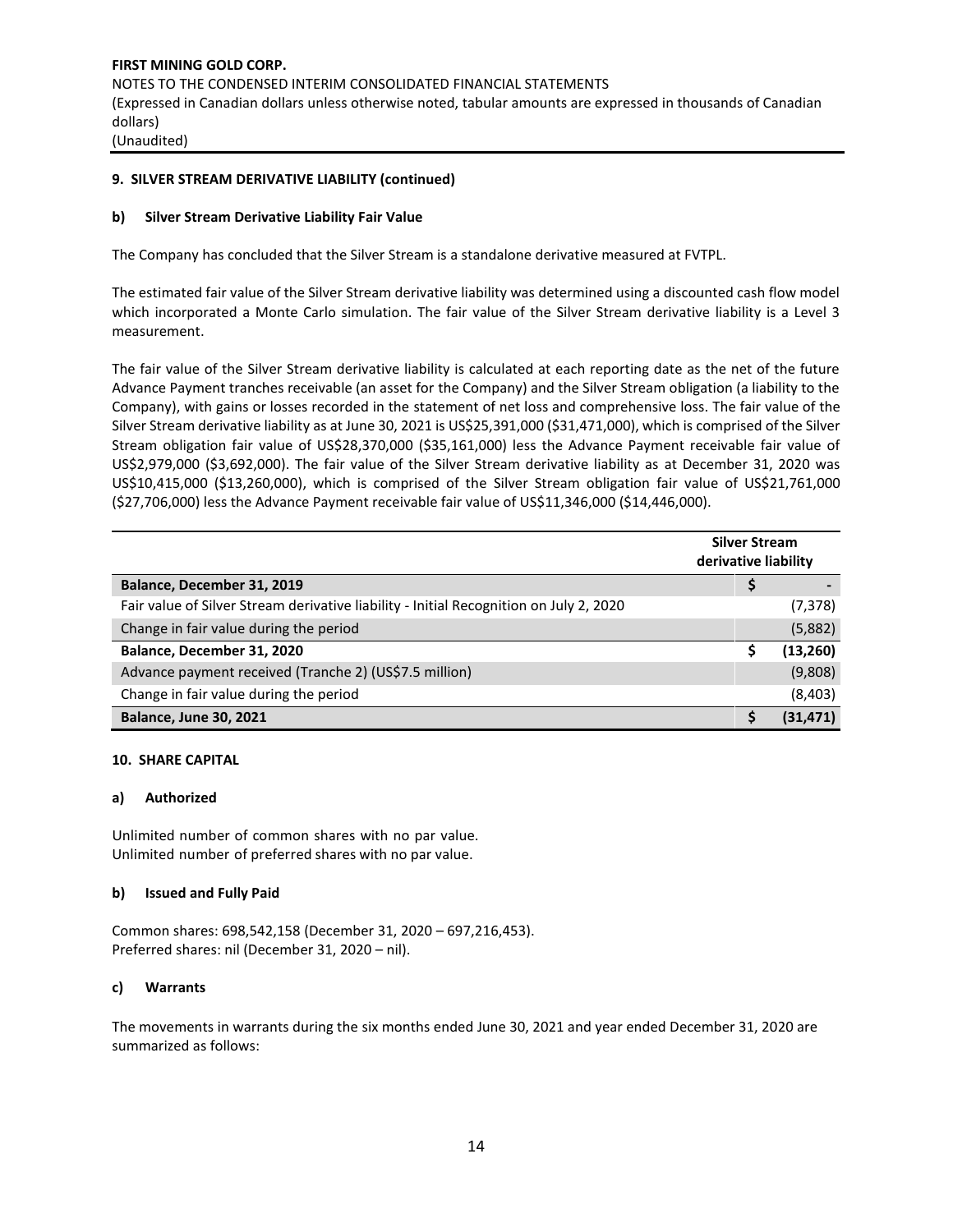NOTES TO THE CONDENSED INTERIM CONSOLIDATED FINANCIAL STATEMENTS (Expressed in Canadian dollars unless otherwise noted, tabular amounts are expressed in thousands of Canadian dollars) (Unaudited)

#### **10. SHARE CAPITAL (Continued)**

|                                 | <b>Number</b> |   | <b>Weighted average</b> |
|---------------------------------|---------------|---|-------------------------|
|                                 |               |   | exercise price          |
| Balance as at December 31, 2019 | 15,872,998    |   | 0.41                    |
| Warrants issued                 | 77,460,159    |   | 0.49                    |
| Warrants exercised              | (247, 500)    |   | 0.34                    |
| Balance as at December 31, 2020 | 93,085,657    | s | 0.48                    |
| Warrants exercised              | (110,000)     |   | 0.33                    |
| Warrants expired                | (3,027,615)   |   | 0.44                    |
| Balance as at June 30, 2021     | 89,948,042    |   | 0.48                    |

The following table summarizes information about warrants outstanding as at June 30, 2021:

| <b>Exercise price</b> | <b>Number of warrants</b><br>outstanding | <b>Weighted average</b><br>exercise price<br>$(5 per share)$ | <b>Weighted average</b><br>remaining life (years) |
|-----------------------|------------------------------------------|--------------------------------------------------------------|---------------------------------------------------|
| \$0.33                | 18,402,659                               | \$0.33                                                       | 1.66                                              |
| \$0.40                | 42,795,383                               | \$0.40                                                       | 3.07                                              |
| \$0.70                | 28,750,000                               | \$0.70                                                       | 1.16                                              |
|                       | 89,948,042                               | \$0.48                                                       | 2.17                                              |

There were no warrants issued during the six months ended June 30, 2021.

#### **Stock Options**

The Company has adopted a stock option plan that allows for the granting of stock options to Directors, Officers, employees and certain consultants of the Company for up to 10% of the Company's issued and outstanding common shares. Stock options granted under the plan may be subject to vesting provisions as determined by the Board of Directors.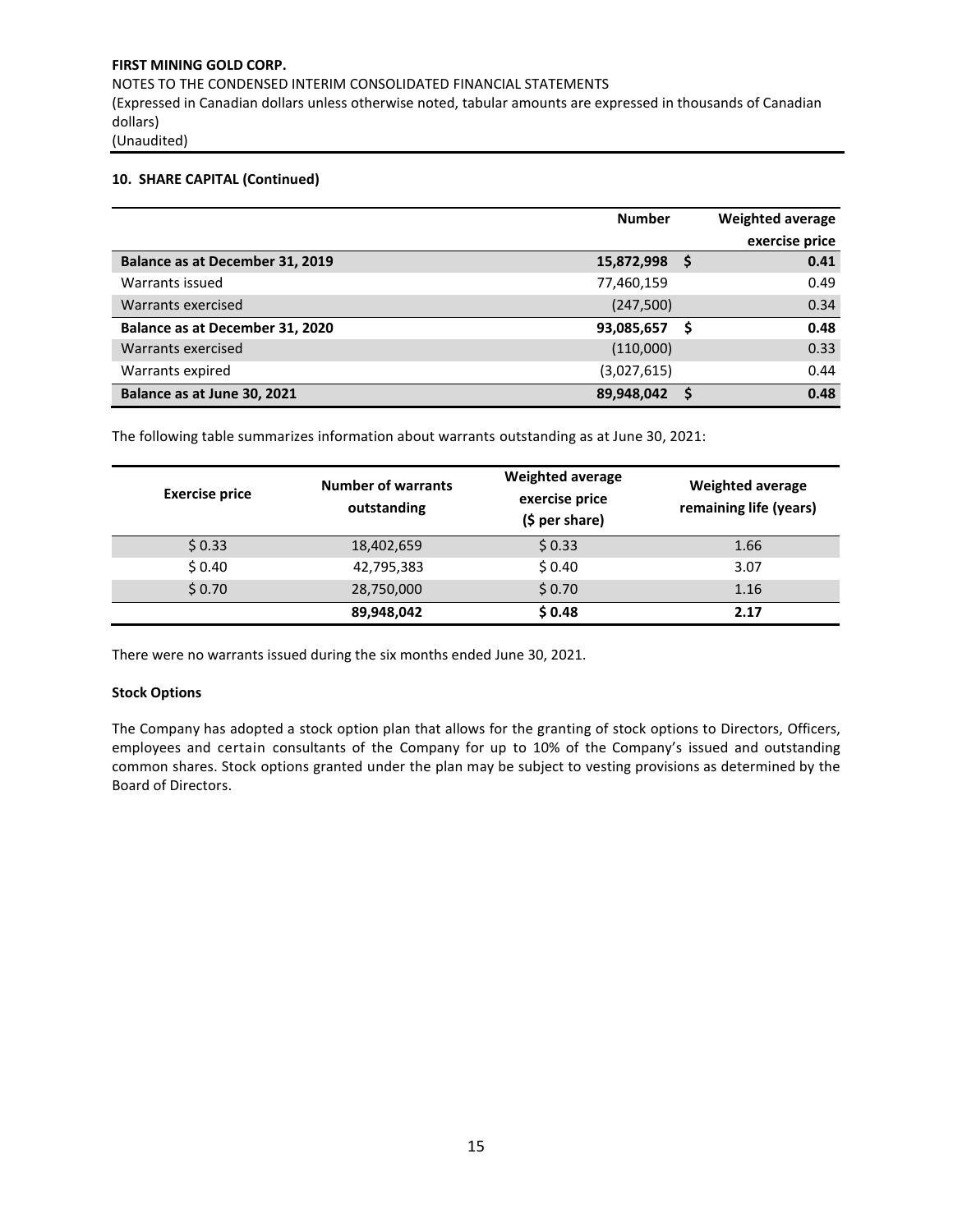#### **10. SHARE CAPITAL (Continued)**

The movements in stock options during the six months ended June 30, 2021 and year ended December 31, 2020 are summarized as follows:

|                                        | <b>Number</b> |    | Weighted average |
|----------------------------------------|---------------|----|------------------|
|                                        |               |    | exercise price   |
| <b>Balance as at December 31, 2019</b> | 46,927,500    | Ŝ. | 0.57             |
| Granted - January 31, 2020             | 8,750,000     |    | 0.25             |
| Granted - April 1, 2020                | 1,100,000     |    | 0.25             |
| Granted - October 30, 2020             | 900,000       |    | 0.43             |
| Granted - December 1, 2020             | 600,000       |    | 0.405            |
| Options exercised                      | (3,717,500)   |    | 0.33             |
| Options expired                        | (2,790,000)   |    | 0.40             |
| Options forfeited                      | (5,950,000)   |    | 0.52             |
| Balance as at December 31, 2020        | 45,820,000    | Ŝ. | 0.53             |
| Granted - February 2, 2021             | 8,615,000     |    | 0.435            |
| Granted - April 14, 2021               | 500,000       |    | 0.365            |
| Granted - June 8, 2021                 | 400,000       |    | 0.37             |
| Granted - June 17, 2021                | 300,000       |    | 0.38             |
| Options exercised                      | (650,000)     |    | 0.25             |
| Options expired                        | (7,270,000)   |    | 0.75             |
| Options forfeited                      | (712,500)     |    | 0.386            |
| Balance as at June 30, 2021            | 47,002,500    | \$ | 0.483            |

The weighted average closing share price at the date of exercise for the six months ended June 30, 2021 was \$0.41 (June 30, 2020 – \$0.28). 650,000 stock options were exercised during the six months ended June 30, 2021 (June 30,  $2020 - 625,000$ ).

The following table summarizes information about the stock options outstanding as at June 30, 2021:

|                          |                      | <b>Options Outstanding</b>                                  | <b>Options Exercisable</b>                       |                      |                                                             |                                                  |  |
|--------------------------|----------------------|-------------------------------------------------------------|--------------------------------------------------|----------------------|-------------------------------------------------------------|--------------------------------------------------|--|
| <b>Exercise</b><br>price | Number of<br>options | <b>Weighted average</b><br>exercise price<br>(\$ per share) | Weighted<br>average<br>remaining life<br>(years) | Number of<br>options | <b>Weighted average</b><br>exercise price<br>(\$ per share) | Weighted<br>average<br>remaining life<br>(years) |  |
| $$0.01 - 0.50$           | 34,387,500           | \$0.38                                                      | 3.37                                             | 24,863,750           | \$0.37                                                      | 2.97                                             |  |
| $$0.51 - 1.00$           | 12,615,000           | 0.75                                                        | 0.98                                             | 12,615,000           | 0.75                                                        | 0.98                                             |  |
|                          | 47,002,500           | \$0.48                                                      | 2.73                                             | 37,478,750           | \$0.50                                                      | 2.30                                             |  |

During the six months ended June 30, 2021, there were 9,815,000 (June 30, 2020 - 9,850,000) stock options granted with an aggregate fair value at the date of grant of \$445,000 (June 30, 2020 - \$1,170,000), or a weighted average fair value of \$0.37 per option (June 30, 2020 – \$0.12). As at June 30, 2021, 9,524,000 (June 30, 2020 – 8,800,000) stock options remain unvested with an aggregate grant date fair value of \$1,933,000 (June 30, 2020 - \$520,000).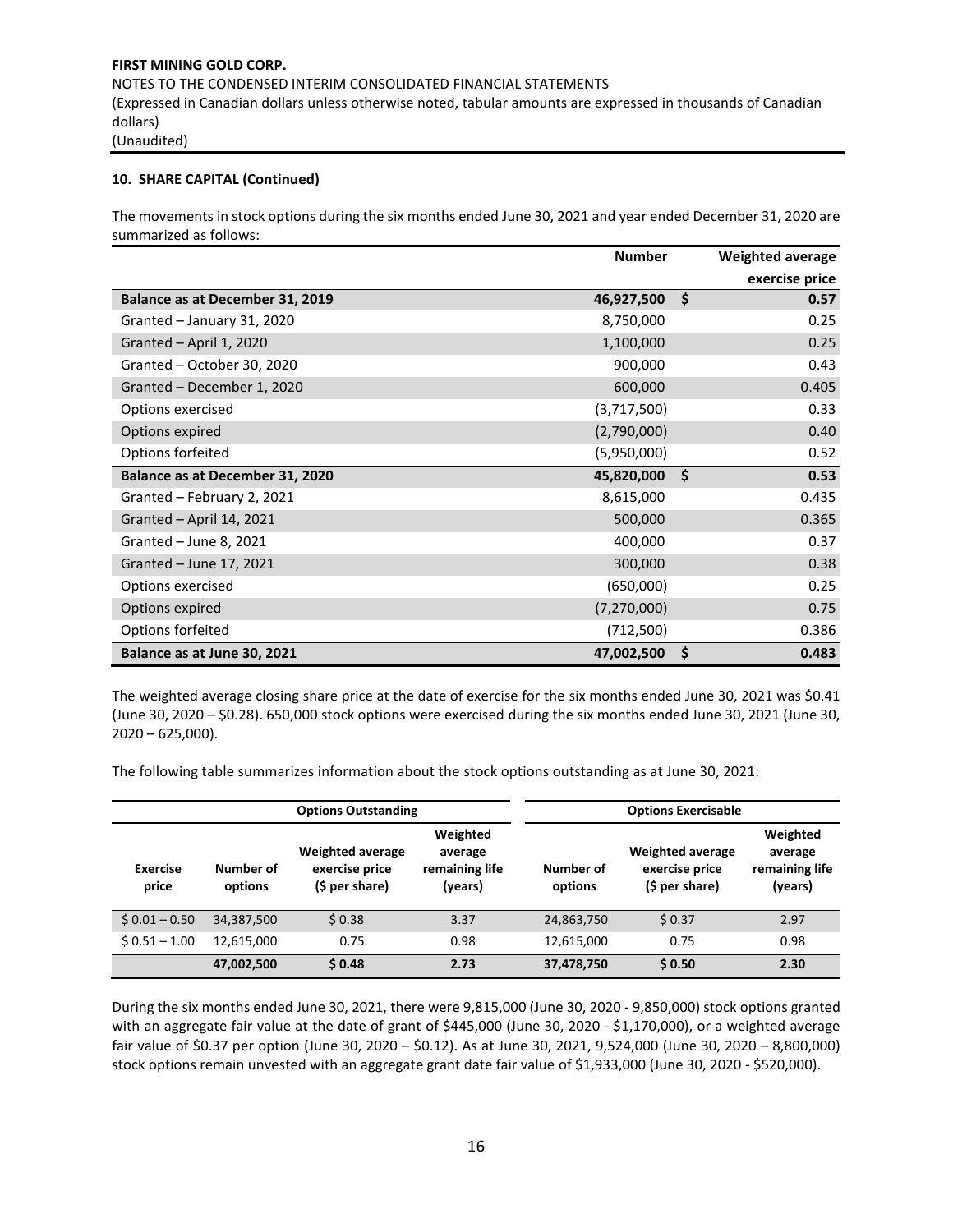#### **10. SHARE CAPITAL (Continued)**

Certain stock options granted were directly attributable to exploration and evaluation expenditures on mineral properties and were therefore capitalized to mineral properties. In addition, certain stock options were subject to vesting provisions. These two factors result in differences between the aggregate fair value of stock options granted and total share-based payments expensed during the periods. Total share-based payments expense during the three month and six-month periods ended June 30, 2021 and June 30, 2020 was classified within the financial statements as follows:

|                                          | For the three months ended |                         |      |      | For the six months ended |                         |    |      |
|------------------------------------------|----------------------------|-------------------------|------|------|--------------------------|-------------------------|----|------|
| <b>Statements of Net Loss:</b>           |                            | <b>June 30,</b><br>2021 |      | 2020 |                          | <b>June 30,</b><br>2021 |    | 2020 |
| General and administration               | \$                         | 270                     | - \$ | 124  | - \$                     | 768                     | -S | 361  |
| Exploration and evaluation               |                            | 75                      |      | 29   |                          | 190                     |    | 73   |
| Investor relations and marketing         |                            | 72                      |      | 58   |                          | 162                     |    | 121  |
| Corporate development and due diligence  |                            | 24                      |      | 33   |                          | 98                      |    | 94   |
| <b>Subtotal</b>                          | Ś                          | 441                     | - S  | 244S |                          | 1.218 <sub>5</sub>      |    | 649  |
| <b>Statements of Financial Position:</b> |                            |                         |      |      |                          |                         |    |      |
| <b>Mineral Properties</b>                |                            | 204                     |      | 126  |                          | 612                     |    | 350  |
| <b>Total</b>                             | S                          | 645                     | S    | 370  |                          | 1.830                   |    | 999  |

The grant date fair value of the stock options recognized in the period has been estimated using the Black-Scholes option pricing model with the following weighted average assumptions:

|                                        | Six months ended<br>June 30, 2021 | Year ended<br>December 31, 2020 |
|----------------------------------------|-----------------------------------|---------------------------------|
| Risk-free interest rate                | 0.40%                             | 1.72%                           |
| Share price at grant date (in dollars) | \$0.43                            | \$0.25                          |
| Exercise price (in dollars)            | \$0.43                            | \$0.27                          |
| Expected life (years)                  | 5.00 years                        | 4.96 years                      |
| Expected volatility <sup>(1)</sup>     | 68.67%                            | 69.10%                          |
| Forfeiture rate                        | 7.50%                             | 5.26%                           |
| Expected dividend yield                | Nil                               | Nil                             |

<sup>(1)</sup> The computation of expected volatility was based on the Company's historical price volatility, over a period which approximates the expected life of the option.

#### **d) Restricted Share Units**

The Company granted Restricted Share Units ("RSUs") under its share-based compensation plan to the Company's executive officers as part of the Company's long-term incentive plan ("LTIP"). Unless otherwise stated, the awards typically have a graded vesting schedule over a three-year period and will be settled in equity upon vesting.

The associated compensation cost is recorded as share-based payments expense against share-based payment reserve.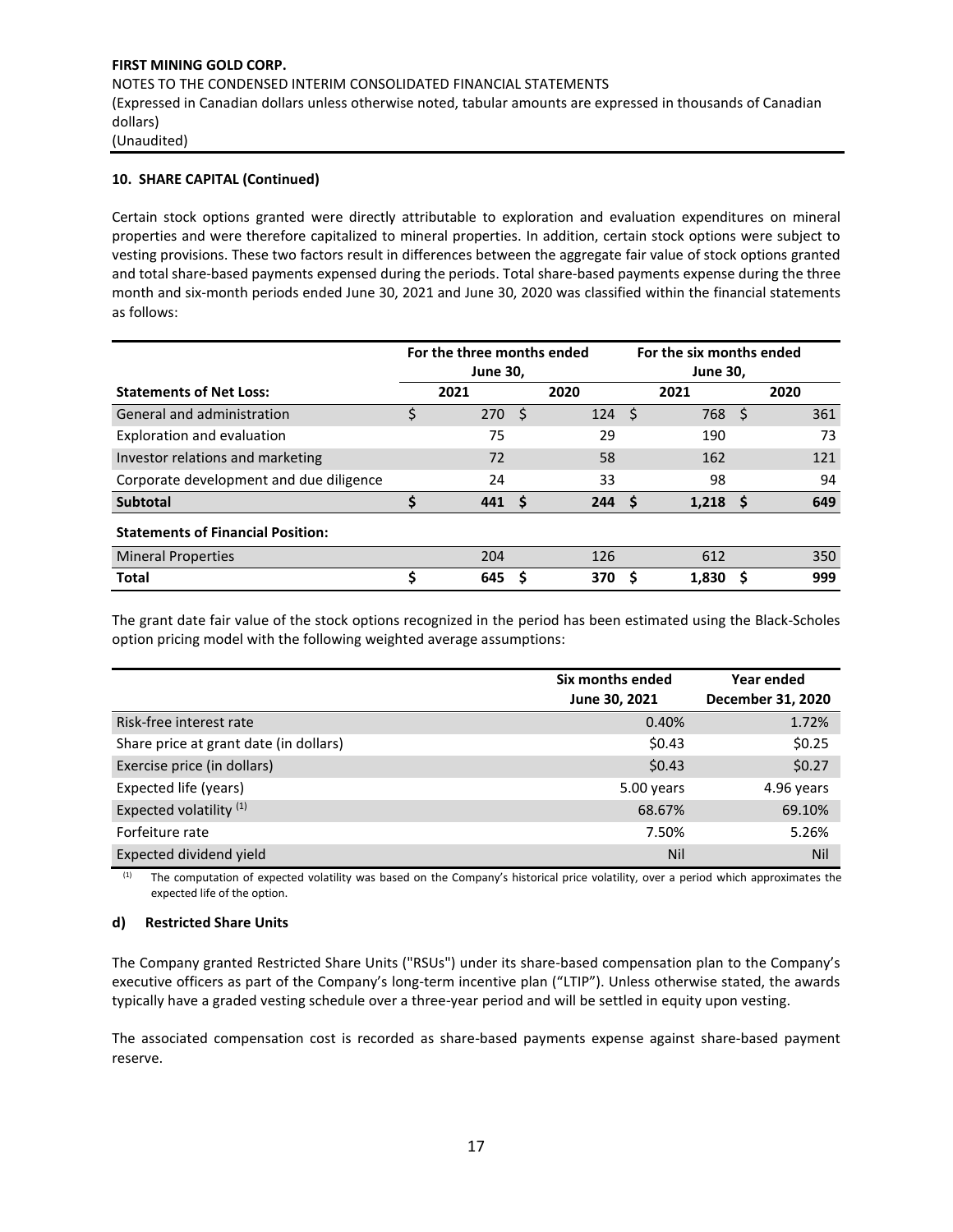#### **10. SHARE CAPITAL (Continued)**

The following table summarizes the changes in RSU's for the six months ended June 30, 2021:

|                                 | <b>Number</b>  | Weighted average |
|---------------------------------|----------------|------------------|
|                                 |                | fair value       |
| Balance as at December 31, 2020 | $\blacksquare$ |                  |
| Granted - February 2, 2021      | 1,550,000      | 0.40             |
| Balance as at June 30, 2021     | 1,550,000      | 0.40             |

#### **e) Deferred Share Units**

The Company granted 303,000 Deferred Share Units ("DSUs") under its share-based compensation plan to a director as part of the Company's LTIP. DSUs have a graded vesting schedule over an 18-month period and will be settled in equity upon vesting.

The associated compensation cost is recorded as share-based payments expense against share-based payment reserve. The grant date fair value of the DSUs recognized in the six months ended June 30, 2021 is \$0.36.

|                                 | <b>Number</b>            | <b>Weighted average</b> |
|---------------------------------|--------------------------|-------------------------|
|                                 |                          | fair value              |
| Balance as at December 31, 2020 | $\overline{\phantom{a}}$ |                         |
| Granted - February 2, 2021      | 40.000                   | 0.40                    |
| Granted - June 17, 2021         | 263,000                  | 0.35                    |
| Balance as at June 30, 2021     | 303,000                  | 0.36                    |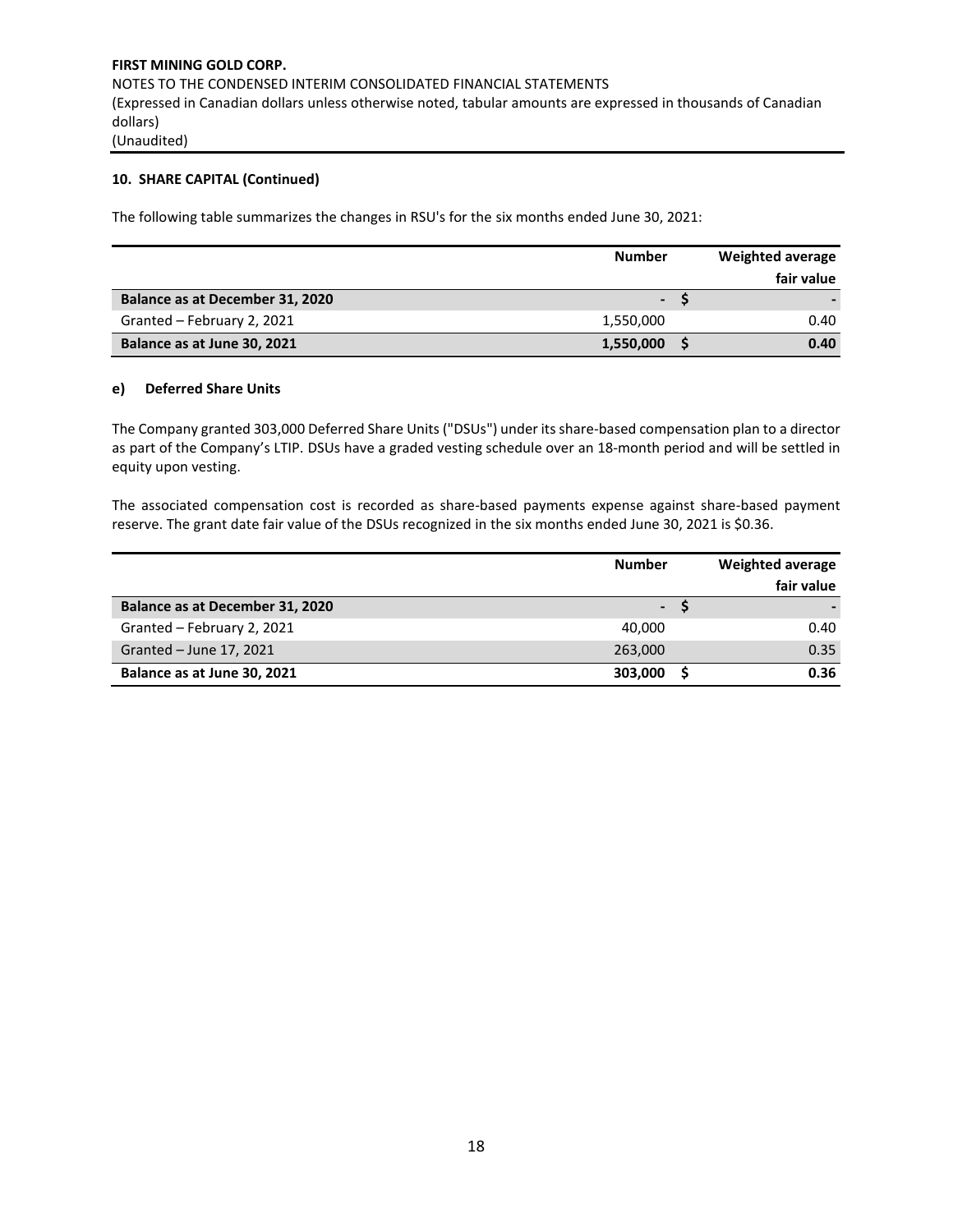# **11. OPERATING EXPENSES**

Operating expenditures by nature, which map to the Company's functional operating expense categories presented in the consolidated statements of net loss and comprehensive loss, are as follows:

|                                                      | For the three months ended<br>June 30, 2021 |                                      |    |                                                       |    | For the three months ended<br>June 30, 2020 |    |                                                              |  |  |
|------------------------------------------------------|---------------------------------------------|--------------------------------------|----|-------------------------------------------------------|----|---------------------------------------------|----|--------------------------------------------------------------|--|--|
|                                                      |                                             | <b>General and</b><br>administration |    | Investor relations<br>and marketing<br>communications |    | <b>General and</b><br>administration        |    | <b>Investor relations</b><br>and marketing<br>communications |  |  |
| Administrative and office                            | Ś.                                          | 121                                  | \$ | 54                                                    | \$ | 47                                          | \$ | 8                                                            |  |  |
| Consultants                                          |                                             | 27                                   |    | 30                                                    |    | 121                                         |    |                                                              |  |  |
| Depreciation                                         |                                             | 42                                   |    |                                                       |    | 38                                          |    |                                                              |  |  |
| Directors fees                                       |                                             | 12                                   |    |                                                       |    | 126                                         |    |                                                              |  |  |
| Investor relations and<br>marketing communications   |                                             |                                      |    | 699                                                   |    |                                             |    | 106                                                          |  |  |
| Professional fees                                    |                                             | 486                                  |    |                                                       |    | 525                                         |    |                                                              |  |  |
| <b>Salaries</b>                                      |                                             | 251                                  |    | 70                                                    |    | 222                                         |    | 58                                                           |  |  |
| Share-based payments<br>$(non-cash)$ (Note $10(d)$ ) |                                             | 299                                  |    | 72                                                    |    | 124                                         |    | 58                                                           |  |  |
| Transfer agent and filing fees                       |                                             | 32                                   |    | 34                                                    |    | 45                                          |    | 16                                                           |  |  |
| Travel and accommodation                             |                                             |                                      |    |                                                       |    | 3                                           |    |                                                              |  |  |
| Total                                                | \$                                          | 1,271                                | \$ | 959                                                   | \$ | 1,251                                       | \$ | 246                                                          |  |  |

|                                                      | For the six months ended<br>June 30, 2021 |                                      |    |                                                              |    | For the six months ended<br>June 30, 2020 |    |                                                              |  |  |
|------------------------------------------------------|-------------------------------------------|--------------------------------------|----|--------------------------------------------------------------|----|-------------------------------------------|----|--------------------------------------------------------------|--|--|
|                                                      |                                           | <b>General and</b><br>administration |    | <b>Investor relations</b><br>and marketing<br>communications |    | <b>General and</b><br>administration      |    | <b>Investor relations</b><br>and marketing<br>communications |  |  |
| Administrative and office                            | \$                                        | 184                                  | \$ | 60                                                           | \$ | 105                                       | \$ | 16                                                           |  |  |
| Consultants                                          |                                           | 89                                   |    | 45                                                           |    | 142                                       |    | 10                                                           |  |  |
| Depreciation                                         |                                           | 85                                   |    |                                                              |    | 64                                        |    |                                                              |  |  |
| Directors fees                                       |                                           | 80                                   |    |                                                              |    | 143                                       |    |                                                              |  |  |
| Investor relations and<br>marketing communications   |                                           |                                      |    | 917                                                          |    | 3                                         |    | 268                                                          |  |  |
| Professional fees                                    |                                           | 783                                  |    |                                                              |    | 667                                       |    |                                                              |  |  |
| <b>Salaries</b>                                      |                                           | 469                                  |    | 215                                                          |    | 385                                       |    | 103                                                          |  |  |
| Share-based payments<br>$(non-cash)$ (Note $10(d)$ ) |                                           | 797                                  |    | 161                                                          |    | 361                                       |    | 121                                                          |  |  |
| Transfer agent and filing fees                       |                                           | 136                                  |    | 34                                                           |    | 122                                       |    | 16                                                           |  |  |
| Travel and accommodation                             |                                           |                                      |    |                                                              |    | 16                                        |    | 11                                                           |  |  |
| Total                                                | \$                                        | 2,625                                | \$ | 1,432                                                        | \$ | 2,008                                     | \$ | 545                                                          |  |  |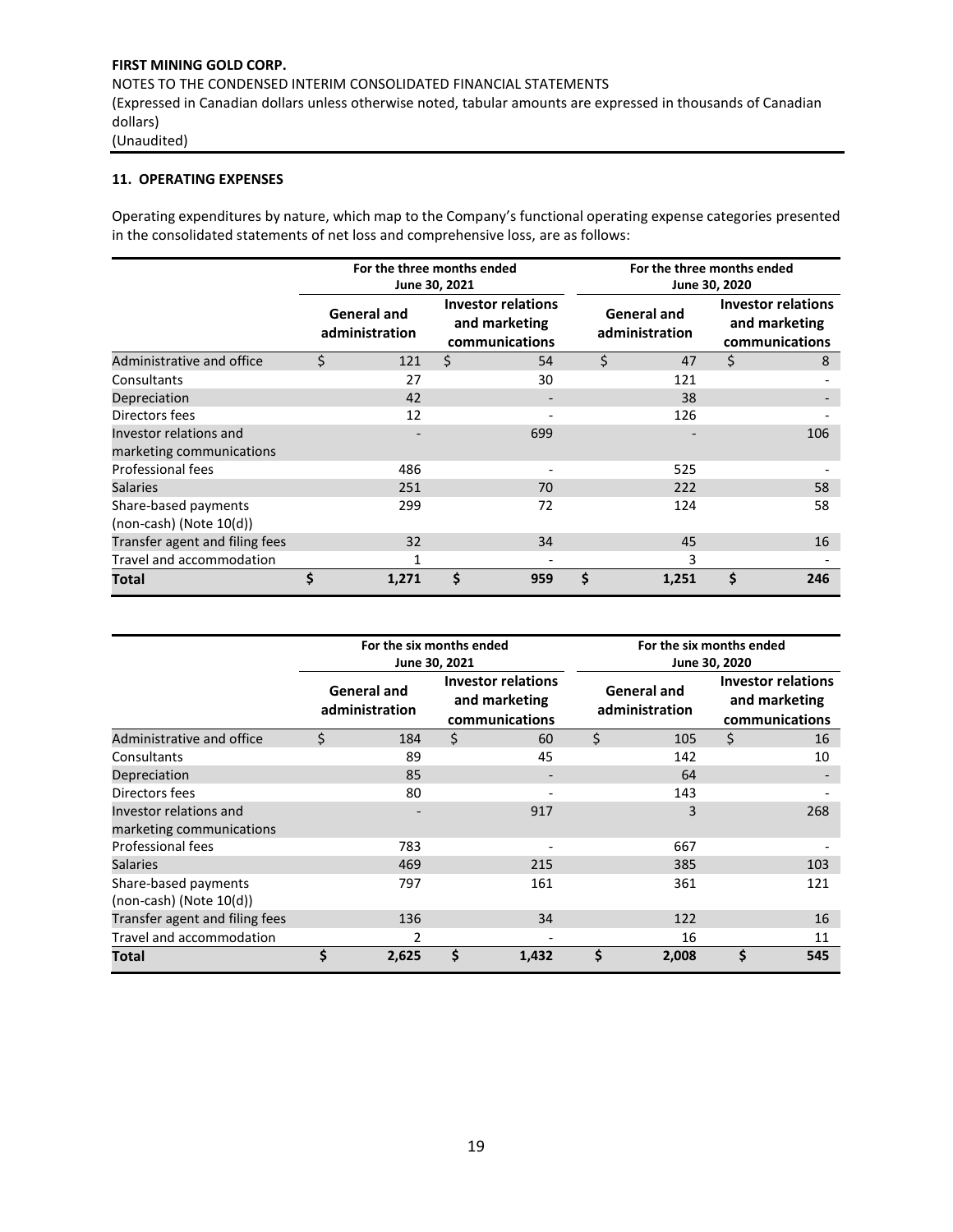# **12. SEGMENT INFORMATION**

The Company operates in a single reportable operating segment, being the acquisition, exploration, development and strategic disposition of its North American mineral properties. Geographic information about the Company's non-current assets, excluding financial instruments, as at June 30, 2021 and December 31, 2020 is as follows: Canada - \$215,486,000 (December 31, 2020 - \$244,018,000) and USA - \$432,000 (December 31, 2020 - \$444,000).

#### **13. RELATED PARTY TRANSACTIONS**

The Company's related parties consist of the Company's Directors and Officers, and any companies associated with them.

Key management includes the Directors, Officers and Vice Presidents of the Company. The compensation paid or payable to key management for services during the three months and six months ended June 30, 2021 and 2020 is as follows:

| Service or Item                 | Three months ended June 30, |  |      |  | Six months ended June 30, |  |       |  |
|---------------------------------|-----------------------------|--|------|--|---------------------------|--|-------|--|
|                                 | 2021                        |  | 2020 |  | 2021                      |  | 2020  |  |
| Directors' fees                 | 80                          |  | 126  |  | 160                       |  | 143   |  |
| Salaries and consultants' fees  | 396                         |  | 288  |  | 931                       |  | 556   |  |
| Share-based payments (non-cash) | 320                         |  | 246  |  | 803                       |  | 641   |  |
| Total                           | 796                         |  | 660  |  | 1.894                     |  | 1,340 |  |

#### **14. FAIR VALUE**

Fair values have been determined for measurement and/or disclosure requirements based on the methods below.

The Company characterizes fair value measurements using a hierarchy that prioritizes inputs depending on the degree to which they are observable. The three levels of the fair value hierarchy are as follows:

- Level 1 fair value measurements are quoted prices (unadjusted) in active markets for identical assets or liabilities;
- Level 2 fair value measurements are those derived from inputs other than quoted prices included within level 1 that are observable for the asset or liability, either directly (i.e. as prices) or indirectly (i.e. derived from prices); and
- Level 3 fair value measurements are those derived from valuation techniques that include significant inputs for the asset or liability that are not based on observable market data (unobservable inputs).

The carrying values of cash and cash equivalents, current accounts receivables, and accounts payable and accrued liabilities approximated their fair values because of the short-term nature of these financial instruments. These financial instruments are classified as financial assets and liabilities at amortized cost.

The carrying value of investments (except for Treasury Metals Warrants) and the Treasury Metals Shares included within assets held for distribution were based on the quoted market prices of the shares as at June 30, 2021 and was therefore considered to be Level 1. The fair value of Treasury Metals Warrants is determined using certain Level 2 inputs, as the Black-Scholes valuation model incorporates Treasury Metals' expected share price volatility based on actual historical share prices.